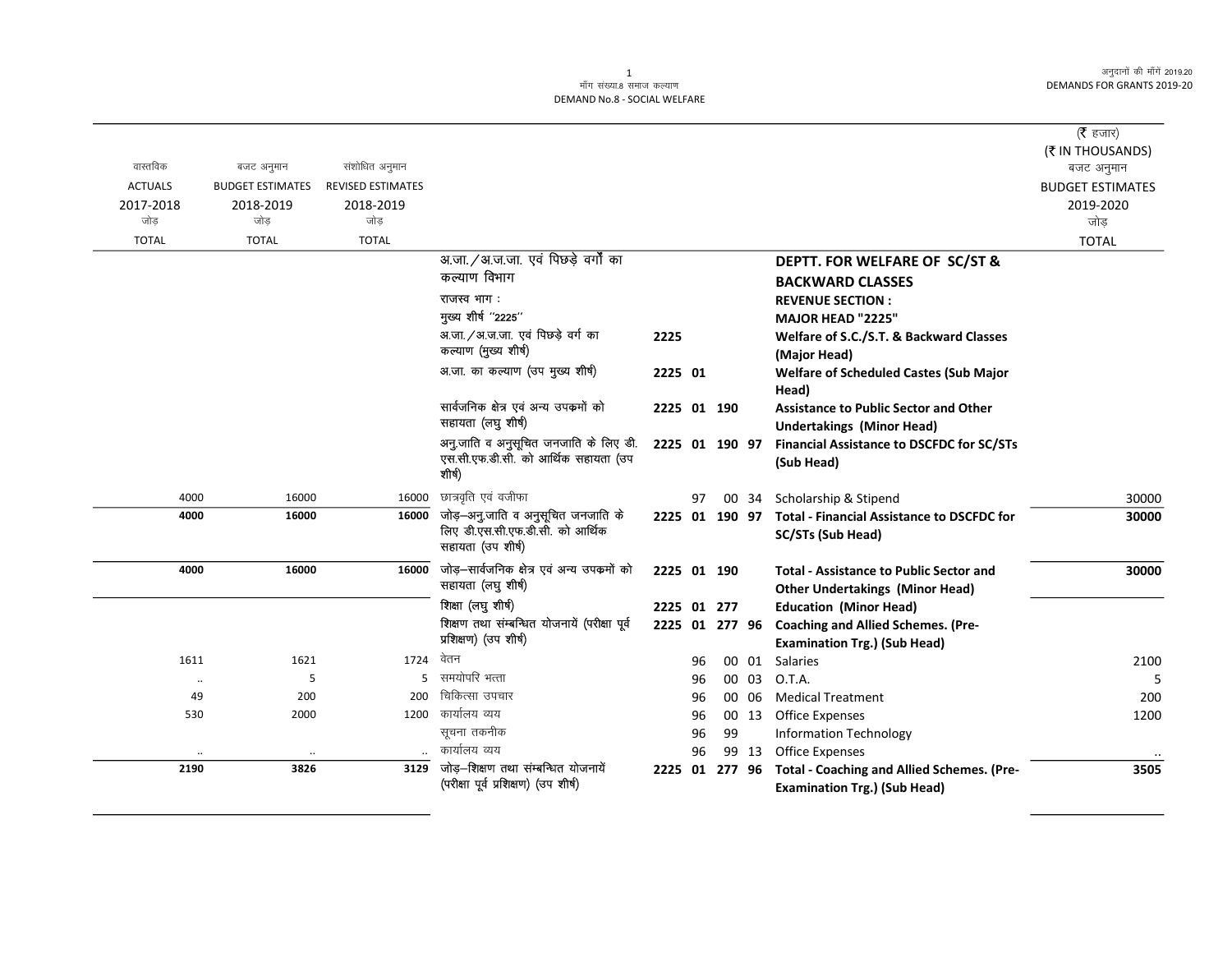# 2<br>माँग संख्या.8 समाज कल्याण DEMAND No.8 - SOCIAL WELFARE

|                      |                         |                          |                                                                                                                         |                |    |                |       |                                                                                                                                                        | ( <b>रै</b> हजार)<br>(₹ IN THOUSANDS) |
|----------------------|-------------------------|--------------------------|-------------------------------------------------------------------------------------------------------------------------|----------------|----|----------------|-------|--------------------------------------------------------------------------------------------------------------------------------------------------------|---------------------------------------|
| वास्तविक             | बजट अनुमान              | संशोधित अनुमान           |                                                                                                                         |                |    |                |       |                                                                                                                                                        | बजट अनुमान                            |
| <b>ACTUALS</b>       | <b>BUDGET ESTIMATES</b> | <b>REVISED ESTIMATES</b> |                                                                                                                         |                |    |                |       |                                                                                                                                                        | <b>BUDGET ESTIMATES</b>               |
| 2017-2018<br>जोड     | 2018-2019<br>जोड        | 2018-2019<br>जोड         |                                                                                                                         |                |    |                |       |                                                                                                                                                        | 2019-2020<br>जोड                      |
| <b>TOTAL</b>         | <b>TOTAL</b>            | <b>TOTAL</b>             |                                                                                                                         |                |    |                |       |                                                                                                                                                        | <b>TOTAL</b>                          |
|                      |                         |                          | कोचिंग व संबद्व योजनायें (परीक्षा पूर्व                                                                                 |                |    |                |       | 2225 01 277 77 Coaching and Allied Schemes (Pre-exam                                                                                                   |                                       |
|                      |                         |                          | प्रशिक्षण) (सी.एस.एस) (उप शीर्ष)                                                                                        |                |    |                |       | Training) (CSS) (Sub Head)                                                                                                                             |                                       |
| $\ddotsc$            | 200                     | 200                      | कार्यालय व्यय                                                                                                           |                | 77 |                | 00 13 | <b>Office Expenses</b>                                                                                                                                 | 200                                   |
|                      | 300                     | 300                      | व्यावसायिक सेवायें                                                                                                      |                | 77 |                | 00 28 | <b>Professional Services</b>                                                                                                                           | 300                                   |
| $\ddot{\phantom{a}}$ | 500                     | 500                      | जोड़—कोचिंग व संबद्व योजनायें (परीक्षा पूर्व<br>प्रशिक्षण) (सी.एस.एस) (उप शीर्ष)                                        |                |    |                |       | 2225 01 277 77 Total - Coaching and Allied Schemes (Pre-<br>exam Training) (CSS) (Sub Head)                                                            | 500                                   |
|                      |                         |                          | अ.जा. / अ.ज.जा. / अन्य पिछडे वर्ग एवं<br>अल्प संख्यक छात्रों को छात्रवृति (उप शीर्ष)                                    |                |    |                |       | 2225 01 277 73 Scholership/Merit Scholership to<br><b>SC/ST/OBC and Minority students - Class I</b><br>to XII (Sub Head)                               |                                       |
| 422242               | 420000                  | 450000                   | छात्रवृति एवं वजीफा                                                                                                     |                | 73 |                |       | 00 34 Scholarship & Stipend                                                                                                                            | 480000                                |
| 422242               | 420000                  | 450000                   | जोड़-अ.जा./अ.ज.जा./ अन्य पिछडे वर्ग<br>एवं अल्प संख्यक छात्रों को छात्रवृति (उप<br>शीर्ष)                               |                |    |                |       | 2225 01 277 73 Total - Scholership/Merit Scholership to<br><b>SC/ST/OBC and Minority students - Class I</b><br>to XII (Sub Head)                       | 480000                                |
|                      |                         |                          | सार्वजनिक विद्यालयों में ट्यूशन फीस की<br>वापसी (उप शीर्ष)                                                              |                |    | 2225 01 277 71 |       | <b>Reimbursment of Tution fee in Public</b><br><b>School (Sub Head)</b>                                                                                |                                       |
| 299121               |                         |                          | अंशदान                                                                                                                  |                | 71 |                | 00 32 | Contribution                                                                                                                                           |                                       |
|                      | 300000                  | 310000                   | अन्य प्रभार                                                                                                             |                | 71 |                | 00 50 | <b>Other Charges</b>                                                                                                                                   | 320000                                |
| 299121               | 300000                  | 310000                   | जोड़—सार्वजनिक विद्यालयों में ट्यूशन फीस<br>की वापसी (उप शीर्ष)                                                         | 2225 01 277 71 |    |                |       | <b>Total - Reimbursment of Tution fee in</b><br><b>Public School (Sub Head)</b>                                                                        | 320000                                |
|                      |                         |                          | मैट्रिक उपरांत छात्रवृत्ति योजना (उप शीर्ष)                                                                             |                |    |                |       | 2225 01 277 69 Post Matric Scholarship Scheme (Sub Head)                                                                                               |                                       |
| 69689                | 80000                   | 80000                    | छात्रवृति एवं वजीफा                                                                                                     |                | 69 |                | 00 34 | Scholarship & Stipend                                                                                                                                  | 121200                                |
| 69689                | 80000                   | 80000                    | जोड़—मैट्रिक उपरांत छात्रवृत्ति योजना (उप<br>शीर्ष)                                                                     | 2225 01 277 69 |    |                |       | <b>Total - Post Matric Scholarship Scheme</b><br>(Sub Head)                                                                                            | 121200                                |
|                      |                         |                          | अ.जा. को व्यवसायिक / तकनीकी<br>छात्रवृत्ति / प्रशंसनीय छात्रवृत्ति एवं डा.<br>अम्बेडकर प्रशंसनीय छात्रवृत्ति (उप शीर्ष) | 2225 01 277 66 |    |                |       | <b>Vocational Technical Scholarship/</b><br>Meritorious Scholarship and Dr.Ambedkar<br><b>Meritorious Scholarship to Scheduled</b><br>Caste (Sub Head) |                                       |
| $\cdot\cdot$         | 600                     | 600                      | छात्रवृति एवं वजीफा                                                                                                     |                | 66 |                | 00 34 | Scholarship & Stipend                                                                                                                                  | 700                                   |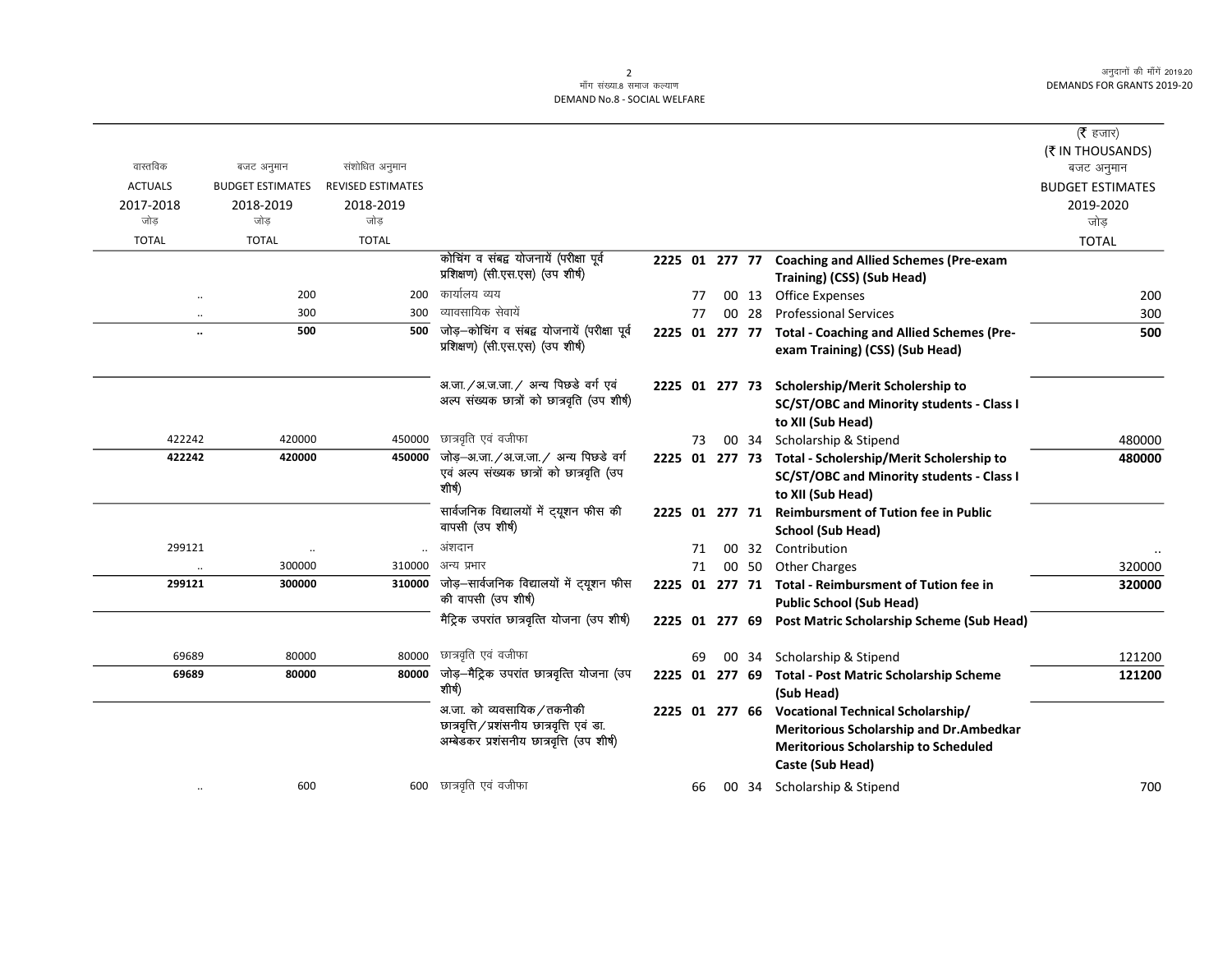# 3<br>माँग संख्या.8 समाज कल्याण DEMAND No.8 - SOCIAL WELFARE

|                                   |                         |                          |                                                    |                |    |                |       |                                                            | ( $\bar{\tau}$ हजार)    |
|-----------------------------------|-------------------------|--------------------------|----------------------------------------------------|----------------|----|----------------|-------|------------------------------------------------------------|-------------------------|
|                                   |                         |                          |                                                    |                |    |                |       |                                                            | (₹ IN THOUSANDS)        |
| वास्तविक                          | बजट अनुमान              | संशोधित अनुमान           |                                                    |                |    |                |       |                                                            | बजट अनुमान              |
| <b>ACTUALS</b>                    | <b>BUDGET ESTIMATES</b> | <b>REVISED ESTIMATES</b> |                                                    |                |    |                |       |                                                            | <b>BUDGET ESTIMATES</b> |
| 2017-2018                         | 2018-2019               | 2018-2019                |                                                    |                |    |                |       |                                                            | 2019-2020               |
| जोड                               | जोड                     | जोड                      |                                                    |                |    |                |       |                                                            | जोड                     |
| <b>TOTAL</b>                      | <b>TOTAL</b>            | <b>TOTAL</b>             |                                                    |                |    |                |       |                                                            | <b>TOTAL</b>            |
| $\ddot{\phantom{a}}$              | 600                     | 600                      | जोड़–अ.जा. को व्यवसायिक/तकनीकी                     |                |    | 2225 01 277 66 |       | Total - Vocational Technical Scholarship/                  | 700                     |
|                                   |                         |                          | छात्रवृत्ति / प्रशंसनीय छात्रवृत्ति एवं डा.        |                |    |                |       | Meritorious Scholarship and Dr.Ambedkar                    |                         |
|                                   |                         |                          | अम्बेडकर प्रशंसनीय छात्रवृत्ति (उप शीर्ष)          |                |    |                |       | <b>Meritorious Scholarship to Scheduled</b>                |                         |
|                                   |                         |                          |                                                    |                |    |                |       | Caste (Sub Head)                                           |                         |
|                                   |                         |                          | अ.जा. की लड़कियों के लिए छात्रावास (उप<br>शीर्ष)   |                |    |                |       | 2225 01 277 64 Hostel for Scheduled Caste Girls (Sub Head) |                         |
| 3017                              | 3700                    | 3700                     | वेतन                                               |                | 64 |                |       | 00 01 Salaries                                             | 4000                    |
| 3017                              | 3700                    | 3700                     | जोड़—अ.जा. की लड़कियों के लिए                      |                |    | 2225 01 277 64 |       | <b>Total - Hostel for Scheduled Caste Girls</b>            | 4000                    |
|                                   |                         |                          | छात्रावास (उप शीर्ष)                               |                |    |                |       | (Sub Head)                                                 |                         |
|                                   |                         |                          | अ.जा. के लड़को के लिए छात्रावास (उप                |                |    |                |       | 2225 01 277 62 Hostel for Scheduled Caste Boys (Sub        |                         |
|                                   |                         |                          | शीर्ष)                                             |                |    |                |       | Head)                                                      |                         |
| 5453                              | 3000                    | 6000                     | कार्यालय व्यय                                      |                | 62 |                | 00 13 | <b>Office Expenses</b>                                     | 6500                    |
| $\ddot{\phantom{0}}$              | 2000                    | 2000                     | लघु कार्य मरम्मत                                   |                | 62 |                | 00 27 | Minor works                                                | 10000                   |
| 5453                              | 5000                    | 8000                     | जोड़-अ.जा. के लड़को के लिए छात्रावास<br>(उप शीर्ष) |                |    |                |       | 2225 01 277 62 Total - Hostel for Scheduled Caste Boys     | 16500                   |
|                                   |                         |                          | विद्यालयों मे अ. जा. के छात्रों के लिए             |                |    |                |       | (Sub Head)                                                 |                         |
|                                   |                         |                          | पुस्तकों व लेखन सामग्री का निशुल्क (उप             |                |    |                |       | 2225 01 277 60 Free Supply of Books and Stationary to      |                         |
|                                   |                         |                          | शीर्ष)                                             |                |    |                |       | <b>Scheduled Caste Students in schools (Sub</b>            |                         |
|                                   |                         |                          | अंशदान                                             |                |    |                |       | Head)                                                      |                         |
| 555889                            | 566900                  | 540000                   | अन्य प्रभार                                        |                | 60 |                | 00 32 | Contribution                                               |                         |
| 555889                            | 566900                  | 540000                   | जोड़–विद्यालयों मे अ. जा. के छात्रों के            |                | 60 |                | 00 50 | <b>Other Charges</b>                                       | 540000                  |
|                                   |                         |                          | लिए पुस्तकों व लेखन सामग्री का निशुल्क             |                |    | 2225 01 277 60 |       | <b>Total - Free Supply of Books and</b>                    | 540000                  |
|                                   |                         |                          | (उप शीर्ष)                                         |                |    |                |       | <b>Stationary to Scheduled Caste Students in</b>           |                         |
|                                   |                         |                          | दिलशाद गार्डन में परीक्षा पूर्व कोचिंग के          |                |    |                |       | schools (Sub Head)                                         |                         |
|                                   |                         |                          | लिए नया केन्द्र (उप शीर्ष)                         | 2225 01 277 58 |    |                |       | New centre for pre-examination coaching                    |                         |
|                                   | 100                     | 50                       | कार्यालय व्यय                                      |                | 58 |                | 00 13 | at Dilshad Garden (Sub Head)<br><b>Office Expenses</b>     |                         |
| $\ddot{\phantom{a}}$<br>$\ddotsc$ | 100                     | 50                       | व्यावसायिक सेवायें                                 |                | 58 |                | 00 28 | <b>Professional Services</b>                               |                         |
| $\ddot{\phantom{a}}$              | 200                     | 100                      | जोड़—दिलशाद गार्डन में परीक्षा पूर्व कोचिंग        |                |    | 2225 01 277 58 |       | Total - New centre for pre-examination                     |                         |
|                                   |                         |                          | के लिए नया केन्द्र (उप शीर्ष)                      |                |    |                |       | coaching at Dilshad Garden (Sub Head)                      |                         |
|                                   |                         |                          |                                                    |                |    |                |       |                                                            |                         |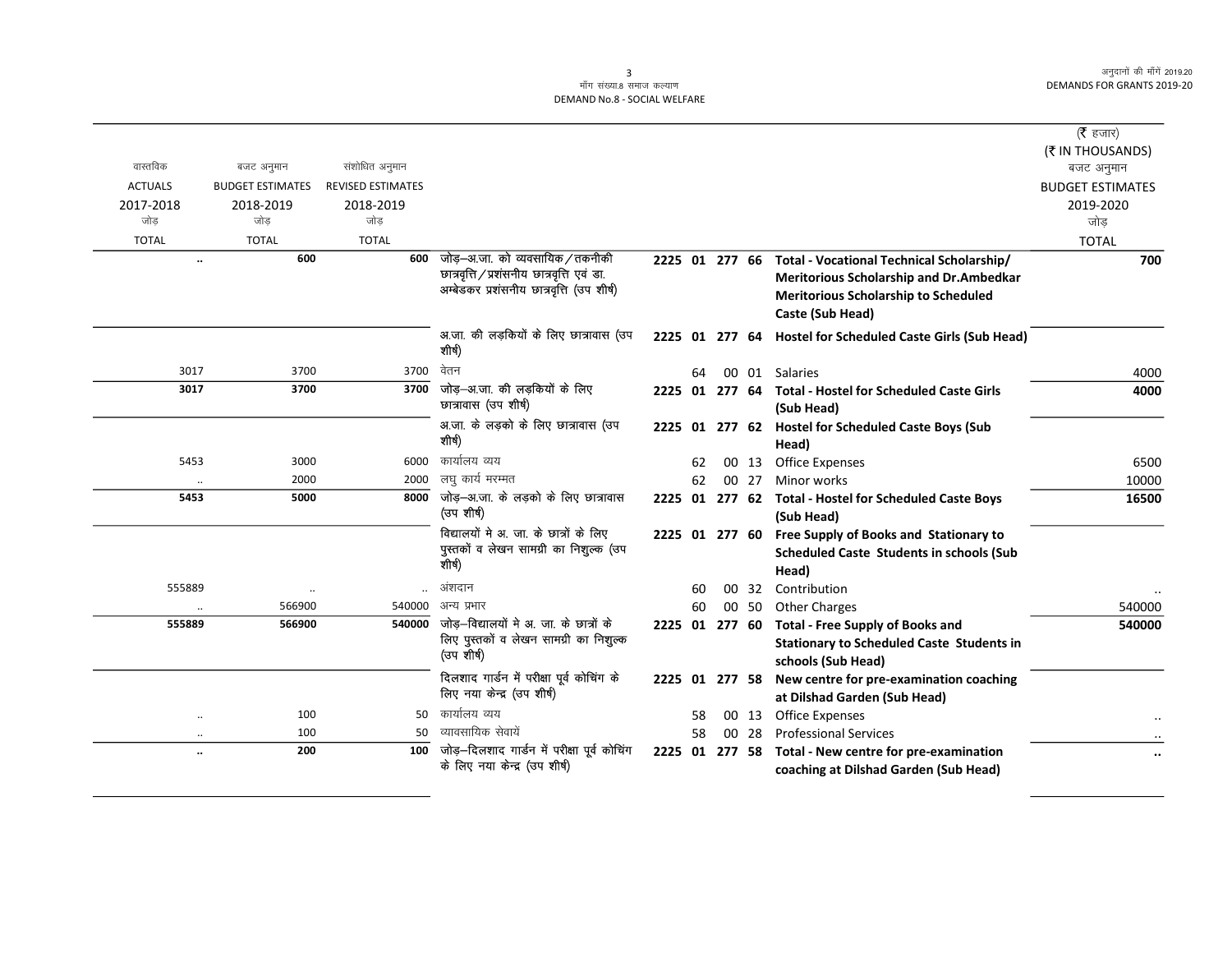### .<br>माँग संख्या.8 समाज कल्याण DEMAND No.8 - SOCIAL WELFARE

|                |                         |                          |                                                                                               |                |    |    |       |                                                                                            | ( $\bar{\tau}$ हजार)    |
|----------------|-------------------------|--------------------------|-----------------------------------------------------------------------------------------------|----------------|----|----|-------|--------------------------------------------------------------------------------------------|-------------------------|
|                |                         |                          |                                                                                               |                |    |    |       |                                                                                            | (₹ IN THOUSANDS)        |
| वास्तविक       | बजट अनुमान              | संशोधित अनुमान           |                                                                                               |                |    |    |       |                                                                                            | बजट अनुमान              |
| <b>ACTUALS</b> | <b>BUDGET ESTIMATES</b> | <b>REVISED ESTIMATES</b> |                                                                                               |                |    |    |       |                                                                                            | <b>BUDGET ESTIMATES</b> |
| 2017-2018      | 2018-2019               | 2018-2019                |                                                                                               |                |    |    |       |                                                                                            | 2019-2020               |
| जोड            | जोड                     | जोड                      |                                                                                               |                |    |    |       |                                                                                            | जोड                     |
| <b>TOTAL</b>   | <b>TOTAL</b>            | <b>TOTAL</b>             |                                                                                               |                |    |    |       |                                                                                            | <b>TOTAL</b>            |
|                |                         |                          | पिछड़े वर्ग के विधार्थियों के लिए पूर्व मैट्रिक<br>छात्रवृति (सी.एस.एस.) (उप शीर्ष)           | 2225 01 277 54 |    |    |       | Pre Metric Scholar-ship to OBC Students<br>(CSS) (Sub Head)                                |                         |
| 5624           | 10000                   | 10000                    | छात्रवृति एवं वजीफा                                                                           |                | 54 | 00 | 34    | Scholarship & Stipend                                                                      | 10000                   |
| 5624           | 10000                   | 10000                    | जोड़-पिछड़े वर्ग के विधार्थियों के लिए पूर्व                                                  |                |    |    |       | 2225 01 277 54 Total - Pre Metric Scholar-ship to OBC                                      | 10000                   |
|                |                         |                          | मैट्रिक छात्रवृति (सी.एस.एस.) (उप शीर्ष)                                                      |                |    |    |       | <b>Students (CSS) (Sub Head)</b>                                                           |                         |
|                |                         |                          | अनुसूचित जाति के विधार्थियों के लिये<br>मैट्रिकोत्तर छात्रवृति (सी.एस.एस.) (उप शीर्ष)         |                |    |    |       | 2225 01 277 52 Post Matric Scholarship for SC Students<br>(CSS) (Sub Head)                 |                         |
| 31213          | 100000                  | 99100                    | छात्रवृति एवं वजीफा                                                                           |                | 52 | 00 | -34   | Scholarship & Stipend                                                                      | 100000                  |
| 31213          | 100000                  | 99100                    | जोड़—अनुसूचित जाति के विधार्थियों के<br>लिये मैट्रिकोत्तर छात्रवृति (सी.एस.एस.) (उप<br>शीर्ष) |                |    |    |       | 2225 01 277 52 Total - Post Matric Scholarship for SC<br><b>Students (CSS) (Sub Head)</b>  | 100000                  |
|                |                         |                          | ओ बी सी विधार्थियों के लिये पोस्ट मैट्रिक<br>छात्रवृति (सी.एस.एस.) (उप शीर्ष)                 | 2225 01 277 51 |    |    |       | <b>Post Matric Scholarship for OBC Students</b><br>(CSS) (Sub Head)                        |                         |
| 10399          | 20000                   | 20000                    | छात्रवृति एवं वजीफा                                                                           |                | 51 |    | 00 34 | Scholarship & Stipend                                                                      | 20000                   |
| 10399          | 20000                   | 20000                    | जोड़-ओ बी सी विधार्थियों के लिये पोस्ट<br>मैट्रिक छात्रवृति (सी.एस.एस.) (उप शीर्ष)            |                |    |    |       | 2225 01 277 51 Total - Post Matric Scholarship for OBC<br><b>Students (CSS) (Sub Head)</b> | 20000                   |
|                |                         |                          | अनु.जा. / अन्य पिछडे वर्ग एवं अल्प संख्यक                                                     | 2225 01 277 50 |    |    |       | Setting up of residential school for weeker                                                |                         |
|                |                         |                          | छात्रों और अनाथो के लिए के.आइ.एस.एस.<br>सोसाइटी द्वारा गाब ईसपुर मे आवासीय                    |                |    |    |       | sections of SC/OBC/Min. and orphan at                                                      |                         |
|                |                         |                          | विधालय का निर्माण (उप शीर्ष)                                                                  |                |    |    |       | village Ishapur Delhi in colloboration with<br><b>KISS Society (Sub Head)</b>              |                         |
| 20393          |                         |                          | अशदान                                                                                         |                | 50 | 00 | 32    | Contribution                                                                               |                         |
| $\ddotsc$      | 24000                   |                          | 24000 अन्य प्रभार                                                                             |                | 50 |    |       | 00 50 Other Charges                                                                        | 24000                   |
|                |                         |                          |                                                                                               |                |    |    |       |                                                                                            |                         |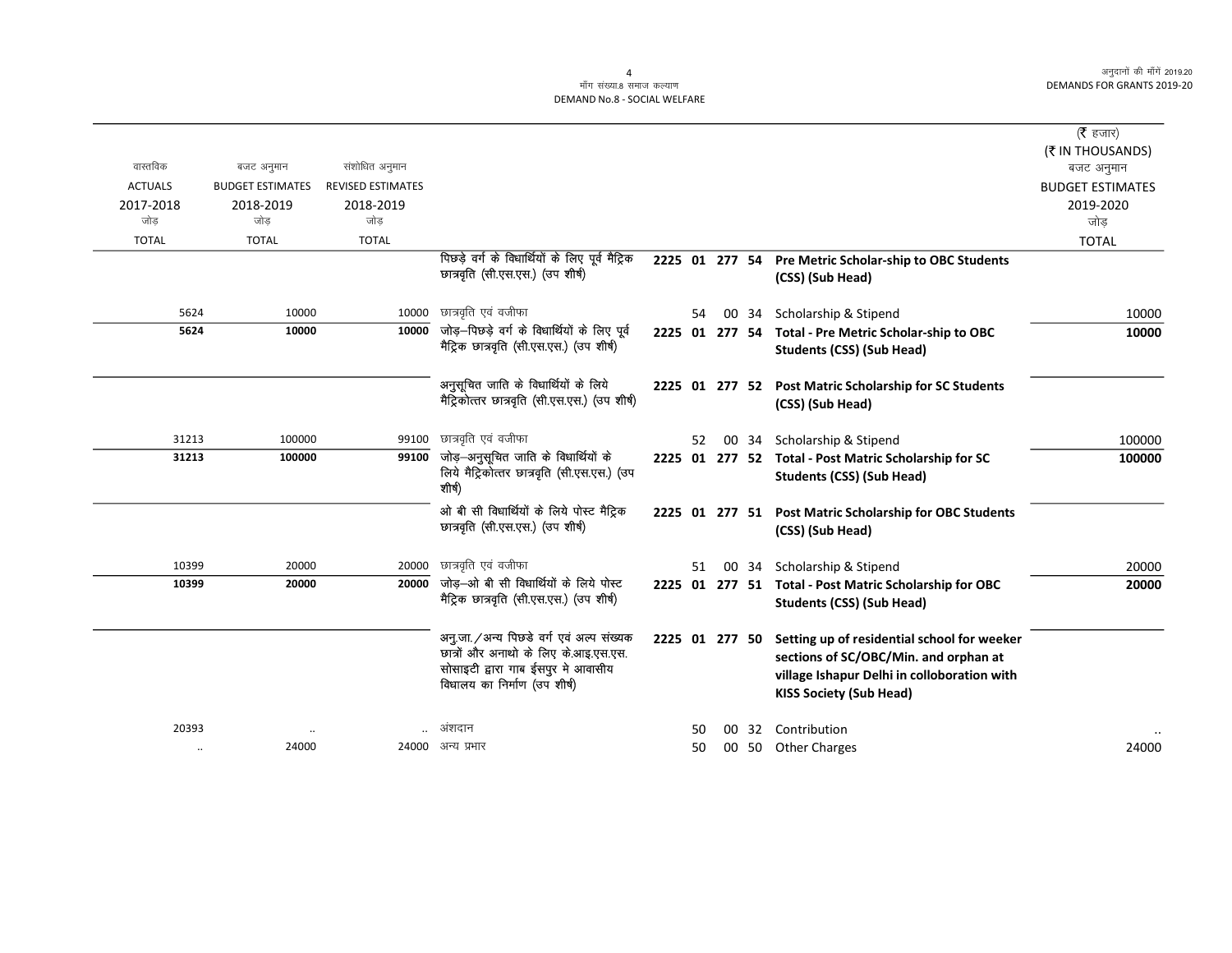# 5<br>माँग संख्या.8 समाज कल्याण DEMAND No.8 - SOCIAL WELFARE

|                      |                         |                          |                                                                                                                                                                                |                |    |       |                                                                                                                                                                        | ( <b>रै</b> हजार)              |
|----------------------|-------------------------|--------------------------|--------------------------------------------------------------------------------------------------------------------------------------------------------------------------------|----------------|----|-------|------------------------------------------------------------------------------------------------------------------------------------------------------------------------|--------------------------------|
| वास्तविक             | बजट अनुमान              | संशोधित अनुमान           |                                                                                                                                                                                |                |    |       |                                                                                                                                                                        | (₹ IN THOUSANDS)<br>बजट अनुमान |
| <b>ACTUALS</b>       | <b>BUDGET ESTIMATES</b> | <b>REVISED ESTIMATES</b> |                                                                                                                                                                                |                |    |       |                                                                                                                                                                        | <b>BUDGET ESTIMATES</b>        |
| 2017-2018            | 2018-2019               | 2018-2019                |                                                                                                                                                                                |                |    |       |                                                                                                                                                                        | 2019-2020                      |
| जोड                  | जोड                     | जोड                      |                                                                                                                                                                                |                |    |       |                                                                                                                                                                        | जोड                            |
| <b>TOTAL</b>         | <b>TOTAL</b>            | <b>TOTAL</b>             |                                                                                                                                                                                |                |    |       |                                                                                                                                                                        | <b>TOTAL</b>                   |
| 20393                | 24000                   | 24000                    | जोड़-अनु.जा./अन्य पिछडे वर्ग एवं अल्प<br>संख्यक छात्रों और अनाथो के लिए के.आइ.<br>एस.एस. सोसाइटी द्वारा गाब ईसपुर मे<br>आवासीय विधालय का निर्माण (उप शीर्ष)                    | 2225 01 277 50 |    |       | Total - Setting up of residential school for<br>weeker sections of SC/OBC/Min. and<br>orphan at village Ishapur Delhi in<br>colloboration with KISS Society (Sub Head) | 24000                          |
|                      |                         |                          | अनु.जा./अनु.जनजाति/अन्य पिछड़<br>वर्ग/अल्पसंख्यक के लिए गैर सरकारी<br>संगठन और अन्य प्रशिक्षण संगठनों के<br>माध्यम से कौशल विकास (उप शीर्ष)                                    | 2225 01 277 49 |    |       | Skill Development for SC/ST/OBC/Min.<br>through NGO and other Training<br><b>Organisations (Sub Head)</b>                                                              |                                |
|                      | 9000                    | 100                      | सहायता अनुदान–सामान्य                                                                                                                                                          |                | 49 | 00 31 | Grants-in-aid-General                                                                                                                                                  | 100                            |
| $\ddot{\phantom{a}}$ | 9000                    | 100                      | जोड़– अनु.जा./अनु.जनजाति/अन्य पिछड़<br>वर्ग/अल्पसंख्यक के लिए गैर सरकारी<br>संगठन और अन्य प्रशिक्षण संगठनों के<br>माध्यम से कौशल विकास (उप शीर्ष)                              | 2225 01 277 49 |    |       | <b>Total - Skill Development for</b><br>SC/ST/OBC/Min. through NGO and other<br><b>Training Organisations (Sub Head)</b>                                               | 100                            |
|                      |                         |                          | नौवीं एवं दसवीं कक्षा में पढ़ने वाले<br>अनुसूचति जाति के छात्रों को पूर्व मैट्रिक<br>छात्रवृत्ति (सी.एस.एस) (उप शीर्ष)                                                         |                |    |       | 2225 01 277 48 Pre-matric Scholarship to SC Students<br>studying in Class IX-X (CSS) (Sub Head)                                                                        |                                |
| $\ddotsc$            | $\ddotsc$               | 1600                     | छात्रवृति एवं वजीफा                                                                                                                                                            |                | 48 | 00 34 | Scholarship & Stipend                                                                                                                                                  | 700                            |
| $\ddot{\phantom{a}}$ | $\cdot\cdot$            | 1600                     | जोड़— नौवीं एवं दसवीं कक्षा में पढ़ने वाले<br>अनुसूचति जाति के छात्रों को पूर्व मैट्रिक<br>छात्रवृत्ति (सी.एस.एस) (उप शीर्ष)                                                   | 2225 01 277 48 |    |       | Total - Pre-matric Scholarship to SC<br>Students studying in Class IX-X (CSS) (Sub<br>Head)                                                                            | 700                            |
|                      |                         |                          | अम्बेडकर पाठशाला – माध्यमिक स्तर तक<br>के सरकारी स्कूलों के अनुसूचित<br>जाति/जनजाति/अन्य पिछड़ा वर्ग के<br>छात्रों को उपचारात्मक कोचिंग प्रदान करने<br>के लिए योजना (उप शीर्ष) | 2225 01 277 47 |    |       | Ambedkar Pathshala - A scheme for<br>providing remedial coaching to SC/ST/OBC<br>Students stduying in Govt. schools upto<br>secondary level (Sub Head)                 |                                |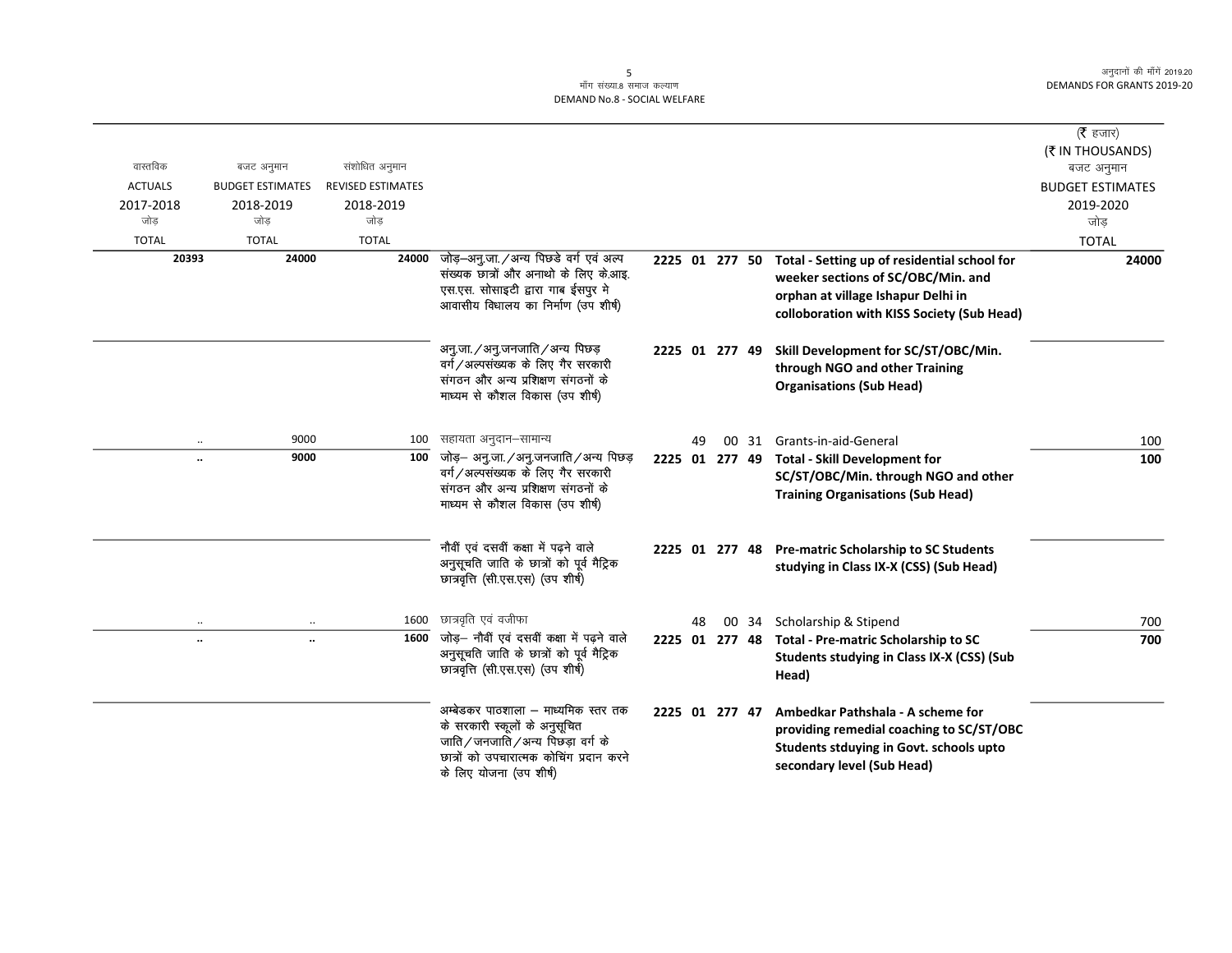## .<br>माँग संख्या.8 समाज कल्याण DEMAND No.8 - SOCIAL WELFARE

|                      |                         |                          |                                                                                                                                                                                     |                |    |        |       |                                                                                                                                                                | (रै हजार)               |
|----------------------|-------------------------|--------------------------|-------------------------------------------------------------------------------------------------------------------------------------------------------------------------------------|----------------|----|--------|-------|----------------------------------------------------------------------------------------------------------------------------------------------------------------|-------------------------|
|                      |                         |                          |                                                                                                                                                                                     |                |    |        |       |                                                                                                                                                                | (₹ IN THOUSANDS)        |
| वास्तविक             | बजट अनुमान              | संशोधित अनुमान           |                                                                                                                                                                                     |                |    |        |       |                                                                                                                                                                | बजट अनुमान              |
| <b>ACTUALS</b>       | <b>BUDGET ESTIMATES</b> | <b>REVISED ESTIMATES</b> |                                                                                                                                                                                     |                |    |        |       |                                                                                                                                                                | <b>BUDGET ESTIMATES</b> |
| 2017-2018            | 2018-2019               | 2018-2019                |                                                                                                                                                                                     |                |    |        |       |                                                                                                                                                                | 2019-2020               |
| जोड                  | जोड                     | जोड                      |                                                                                                                                                                                     |                |    |        |       |                                                                                                                                                                | जोड                     |
| <b>TOTAL</b>         | <b>TOTAL</b>            | <b>TOTAL</b>             |                                                                                                                                                                                     |                |    |        |       |                                                                                                                                                                | <b>TOTAL</b>            |
| $\ddotsc$            | $\ddotsc$               |                          | कार्यालय व्यय                                                                                                                                                                       |                | 47 |        | 00 13 | <b>Office Expenses</b>                                                                                                                                         | 10000                   |
| $\cdot\cdot$         | $\ddotsc$               |                          | छात्रवृति एवं वजीफा                                                                                                                                                                 |                | 47 |        | 00 34 | Scholarship & Stipend                                                                                                                                          | 10000                   |
| $\ddot{\phantom{a}}$ | $\ddotsc$               |                          | जोउ़-अम्बेडकर पाठशाला – माध्यमिक स्तर<br>तक के सरकारी स्कूलों के अनुसूचित<br>जाति/जनजाति/अन्य पिछड़ा वर्ग के<br>छात्रों को उपचारात्मक कोचिंग प्रदान करने<br>के लिए योजना (उप शीर्ष) | 2225 01 277 47 |    |        |       | Total - Ambedkar Pathshala - A scheme for<br>providing remedial coaching to SC/ST/OBC<br>Students stduying in Govt. schools upto<br>secondary level (Sub Head) | 20000                   |
|                      |                         |                          | विदेश में उच्च शिक्षा के लिए अनुसूचित<br>जाति के छात्रों के लिए छात्रवृत्ति (उप शीर्ष)                                                                                              |                |    |        |       | 2225 01 277 46 Scholarship to SC Students for Higher<br><b>Studies in Abroad (Sub Head)</b>                                                                    |                         |
| $\ldots$             | $\ddotsc$               |                          | छात्रवृति एवं वजीफा                                                                                                                                                                 |                | 46 |        | 00 34 | Scholarship & Stipend                                                                                                                                          | 50000                   |
|                      | $\cdots$                |                          | जोड़-विदेश में उच्च शिक्षा के लिए                                                                                                                                                   | 2225 01 277 46 |    |        |       | Total - Scholarship to SC Students for                                                                                                                         | 50000                   |
|                      |                         |                          | अनुसूचित जाति के छात्रों के लिए छात्रवृत्ति<br>(उप शीर्ष)                                                                                                                           |                |    |        |       | <b>Higher Studies in Abroad (Sub Head)</b>                                                                                                                     |                         |
| 1425230              | 1543726                 | 1550829                  | जोड़-शिक्षा (लघु शीर्ष)                                                                                                                                                             | 2225 01 277    |    |        |       | <b>Total - Education (Minor Head)</b>                                                                                                                          | 1711205                 |
|                      |                         |                          | अनूसुचित जातियों के लिए विशेष घटक                                                                                                                                                   | 2225 01 789    |    |        |       | <b>Special Component Plan for Scheduled</b>                                                                                                                    |                         |
|                      |                         |                          | योजना (लघु शीर्ष)                                                                                                                                                                   |                |    |        |       | Castes (Minor Head)                                                                                                                                            |                         |
|                      |                         |                          | निर्देशन एवं प्रशासन (एस.सी.एस.पी) (उप                                                                                                                                              | 2225 01 789 99 |    |        |       | <b>Direction &amp; Administration (SCSP) (Sub</b>                                                                                                              |                         |
|                      |                         |                          | शीर्ष)                                                                                                                                                                              |                |    |        |       | Head)                                                                                                                                                          |                         |
| 31626                | 39044                   | 35411                    | वेतन                                                                                                                                                                                |                | 99 |        | 00 01 | Salaries                                                                                                                                                       | 37000                   |
| $\ldots$             | 1000                    | 2500                     | मजदूरी                                                                                                                                                                              |                | 99 |        | 00 02 | Wages                                                                                                                                                          | 2500                    |
| 34                   | $\ldots$                |                          | समयोपरि भत्ता                                                                                                                                                                       |                | 99 |        | 00 03 | O.T.A.                                                                                                                                                         |                         |
| 951                  | 2500                    | 2500                     | चिकित्सा उपचार                                                                                                                                                                      |                | 99 |        | 00 06 | <b>Medical Treatment</b>                                                                                                                                       | 2500                    |
| $\cdot\cdot$         | 30                      | 60                       | घरेलू यात्रा व्यय                                                                                                                                                                   |                | 99 |        | 00 11 | <b>Domestic Travel Expenses</b>                                                                                                                                | 50                      |
| 8896                 | 44000                   |                          | 29800 कार्यालय व्यय                                                                                                                                                                 |                | 99 |        | 00 13 | <b>Office Expenses</b>                                                                                                                                         | 29745                   |
| $\cdot\cdot$         |                         |                          | तकनीकी सूचना                                                                                                                                                                        |                | 99 | 99     |       | <b>Information Technology</b>                                                                                                                                  |                         |
| $\ddotsc$            | 500                     | 700                      | कार्यालय व्यय                                                                                                                                                                       |                | 99 |        | 99 13 | <b>Office Expenses</b>                                                                                                                                         | 700                     |
| 41507                | 87074                   | 70971                    | जोड़- निर्देशन एवं प्रशासन (एस.सी.एस.पी)<br>(उप शीर्ष)                                                                                                                              | 2225 01        |    | 789 99 |       | <b>Total- Direction &amp; Administration (SCSP)</b><br>(Sub Head)                                                                                              | 72495                   |

 $\sqrt{6}$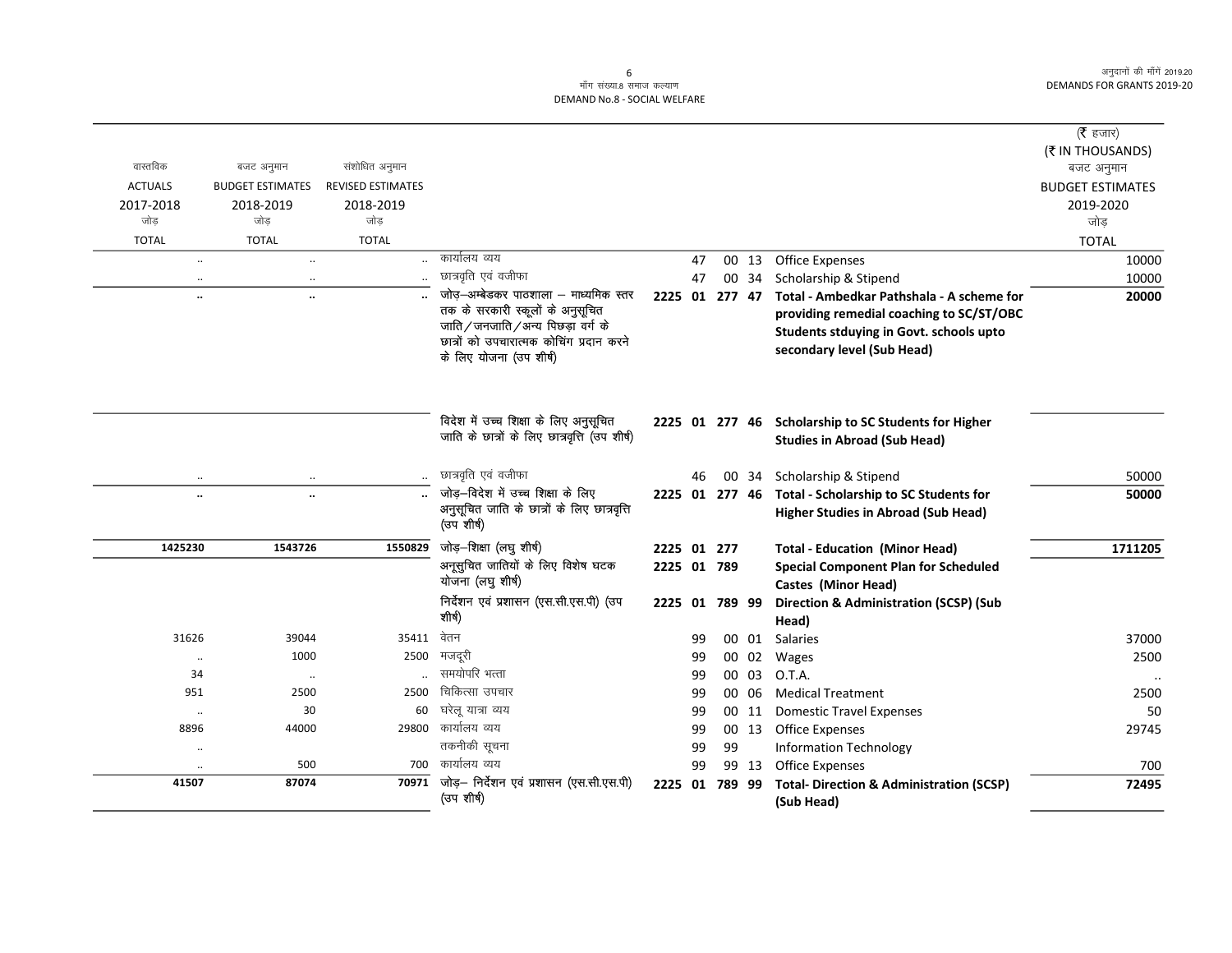### $\frac{1}{2}$ माँग संख्या 8 समाज कल्याण DEMAND No.8 - SOCIAL WELFARE

|                  |                                       |                          |                                                                                  |                |    |       |                                                         | (रै हजार)               |
|------------------|---------------------------------------|--------------------------|----------------------------------------------------------------------------------|----------------|----|-------|---------------------------------------------------------|-------------------------|
| वास्तविक         |                                       | संशोधित अनुमान           |                                                                                  |                |    |       |                                                         | (₹ IN THOUSANDS)        |
| <b>ACTUALS</b>   | बजट अनुमान<br><b>BUDGET ESTIMATES</b> | <b>REVISED ESTIMATES</b> |                                                                                  |                |    |       |                                                         | बजट अनुमान              |
|                  |                                       |                          |                                                                                  |                |    |       |                                                         | <b>BUDGET ESTIMATES</b> |
| 2017-2018<br>जोड | 2018-2019<br>जोड                      | 2018-2019<br>जोड         |                                                                                  |                |    |       |                                                         | 2019-2020<br>जोड        |
| <b>TOTAL</b>     | <b>TOTAL</b>                          | <b>TOTAL</b>             |                                                                                  |                |    |       |                                                         | <b>TOTAL</b>            |
|                  |                                       |                          | अ.जा. को व्यवसायिक / तकनीकी                                                      | 2225 01 789 98 |    |       | <b>Vocational Technical Scholarship/</b>                |                         |
|                  |                                       |                          | छात्रवृत्ति / प्रशंसनीय छात्रवृत्ति एवं डा.                                      |                |    |       | <b>Meritorious Scholarship and Dr.Ambedkar</b>          |                         |
|                  |                                       |                          | अम्बेडकर प्रशंसनीय छात्रवृत्ति (एस.सी.एस.                                        |                |    |       | <b>Meritorious Scholarship to Scheduled</b>             |                         |
|                  |                                       |                          | पी) (उप शीर्ष)                                                                   |                |    |       | Caste (SCSP) (Sub Head)                                 |                         |
|                  |                                       |                          |                                                                                  |                |    |       |                                                         |                         |
| $\ddotsc$        | 600                                   | 600                      | छात्रवृति एवं वजीफा                                                              |                | 98 | 00 34 | Scholarship & Stipend                                   | 700                     |
|                  | 600                                   | 600                      | जोड़—अ.जा. को व्यवसायिक ⁄ तकनीकी                                                 | 2225 01 789 98 |    |       | Total - Vocational Technical Scholarship/               | 700                     |
|                  |                                       |                          | छात्रवृत्ति / प्रशंसनीय छात्रवृत्ति एवं डा.                                      |                |    |       | Meritorious Scholarship and Dr.Ambedkar                 |                         |
|                  |                                       |                          | अम्बेडकर प्रशंसनीय छात्रवृत्ति (एस.सी.एस.                                        |                |    |       | <b>Meritorious Scholarship to Scheduled</b>             |                         |
|                  |                                       |                          | पी) (उप शीर्ष)                                                                   |                |    |       | Caste (SCSP) (Sub Head)                                 |                         |
|                  |                                       |                          |                                                                                  |                |    |       |                                                         |                         |
|                  |                                       |                          | अ.जा. की लड़कियों के लिए छात्रावास (एस.                                          | 2225 01 789 97 |    |       | <b>Hostel for Scheduled Caste Girls (SCSP)</b>          |                         |
|                  |                                       |                          | सी.एस.पी) (उप शीर्ष)                                                             |                |    |       | (Sub Head)                                              |                         |
| 1048             | 2750                                  | 2750                     | कार्यालय व्यय                                                                    |                | 97 | 00 13 | <b>Office Expenses</b>                                  | 3000                    |
| 1050             | 850                                   | 1050                     | आपूर्ति और सामग्री                                                               |                | 97 |       | 00 21 Supplies & Materials                              | 1200                    |
| 2098             | 3600                                  | 3800                     | जोड़—अ.जा. की लड़कियों के लिए                                                    |                |    |       | 2225 01 789 97 Total - Hostel for Scheduled Caste Girls | 4200                    |
|                  |                                       |                          | छात्रावास (एस.सी.एस.पी) (उप शीर्ष)                                               |                |    |       | (SCSP) (Sub Head)                                       |                         |
|                  |                                       |                          | अ.जा. के लड़को के लिए छात्रावास (एस.सी.                                          |                |    |       | 2225 01 789 96 Hostel for Scheduled Caste Boys (SCSP)   |                         |
|                  |                                       |                          | एस.पी) (उप शीर्ष)                                                                |                |    |       | (Sub Head)                                              |                         |
| 3555             | 2000                                  | 4500                     | वेतन                                                                             |                | 96 | 00 01 | Salaries                                                | 4800                    |
| 2167             | 3500                                  | 3500                     | कार्यालय व्यय                                                                    |                | 96 | 00 13 | <b>Office Expenses</b>                                  | 5000                    |
| 1986             | 2200                                  | 2200                     | आपूर्ति और सामग्री                                                               |                | 96 | 00 21 | Supplies & Materials                                    | 2300                    |
| 7708             | 7700                                  |                          | $\overline{10200}$ जोड़-अ.जा. के लड़को के लिए छात्रावास                          |                |    |       | 2225 01 789 96 Total - Hostel for Scheduled Caste Boys  | 12100                   |
|                  |                                       |                          | (एस.सी.एस.पी) (उप शीर्ष)                                                         |                |    |       | (SCSP) (Sub Head)                                       |                         |
|                  |                                       |                          | विद्यालयों मे अ. जा. के छात्रों के लिए<br>पुस्तकों व लेखन सामग्री का निशुल्क (उप | 2225 01 789 95 |    |       | Free Supply of Books and Stationary to                  |                         |
|                  |                                       |                          | शीर्ष)                                                                           |                |    |       | <b>Scheduled Caste Students in schools</b>              |                         |
|                  |                                       |                          |                                                                                  |                |    |       | (SCSP) (Sub Head)                                       |                         |
| 355617           |                                       |                          | अंशदान                                                                           |                | 95 | 00 32 | Contribution                                            |                         |
| $\ddotsc$        | 380000                                |                          | 230000 अन्य प्रभार                                                               |                | 95 | 00 50 | <b>Other Charges</b>                                    | 250000                  |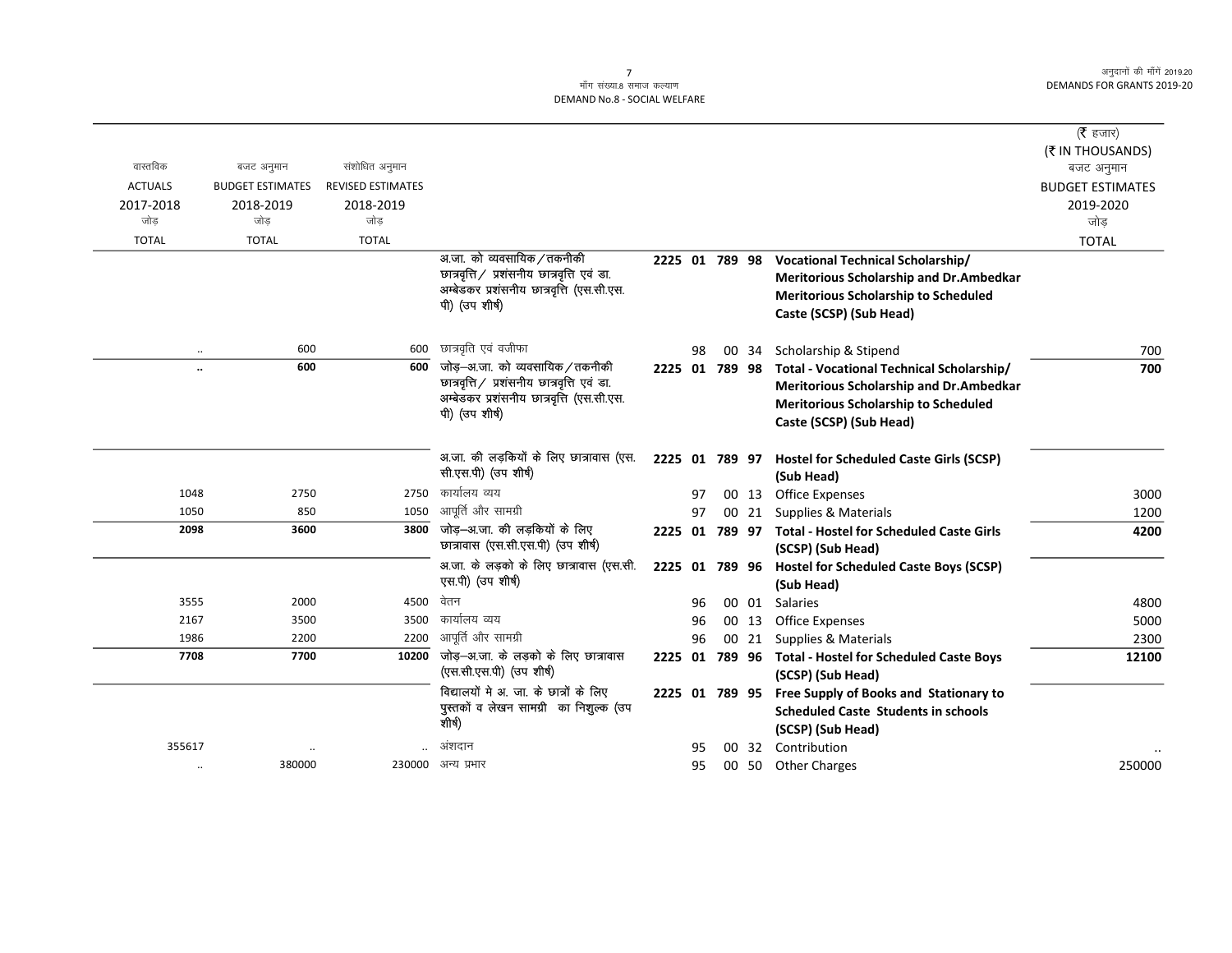|                      |                                |                          |                                                                                |                |    |       |                                                         | ( $\bar{\tau}$ हजार)    |
|----------------------|--------------------------------|--------------------------|--------------------------------------------------------------------------------|----------------|----|-------|---------------------------------------------------------|-------------------------|
|                      |                                |                          |                                                                                |                |    |       |                                                         | (₹ IN THOUSANDS)        |
| वास्तविक             | बजट अनुमान                     | संशोधित अनुमान           |                                                                                |                |    |       |                                                         | बजट अनुमान              |
| <b>ACTUALS</b>       | <b>BUDGET ESTIMATES</b>        | <b>REVISED ESTIMATES</b> |                                                                                |                |    |       |                                                         | <b>BUDGET ESTIMATES</b> |
| 2017-2018            | 2018-2019                      | 2018-2019                |                                                                                |                |    |       |                                                         | 2019-2020               |
| जोड                  | जोड                            | जोड                      |                                                                                |                |    |       |                                                         | जोड                     |
| <b>TOTAL</b>         | <b>TOTAL</b>                   | <b>TOTAL</b>             |                                                                                |                |    |       |                                                         | <b>TOTAL</b>            |
| 355617               | 380000                         | 230000                   | जोड़—विद्यालयों मे अ. जा. के छात्रों के                                        |                |    |       | 2225 01 789 95 Total - Free Supply of Books and         | 250000                  |
|                      |                                |                          | लिए पुस्तकों व लेखन सामग्री का निशुल्क<br>(उप शीर्ष)                           |                |    |       | <b>Stationary to Scheduled Caste Students in</b>        |                         |
|                      |                                |                          |                                                                                |                |    |       | schools (SCSP) (Sub Head)                               |                         |
|                      |                                |                          | दिलशाद गार्डन में परीक्षा पूर्व कोचिंग के                                      | 2225 01 789 94 |    |       | New centre for pre-examination coaching                 |                         |
|                      |                                |                          | लिए नया केन्द्र (उप शीर्ष)                                                     |                |    |       | at Dilshad Garden (SCSP) (Sub Head)                     |                         |
|                      |                                |                          |                                                                                |                |    |       |                                                         |                         |
| $\ddot{\phantom{0}}$ | 100                            | 50                       | कार्यालय व्यय                                                                  |                | 94 | 00 13 | <b>Office Expenses</b>                                  |                         |
| 1292                 | 100                            | 50                       | व्यावसायिक सेवायें                                                             |                | 94 | 00 28 | <b>Professional Services</b>                            |                         |
| 1292                 | 200                            | 100                      | जोड़-दिलशाद गार्डन में परीक्षा पूर्व कोचिंग<br>के लिए नया केन्द्र (उप शीर्ष)   | 2225 01 789 94 |    |       | Total - New centre for pre-examination                  |                         |
|                      |                                |                          |                                                                                |                |    |       | coaching at Dilshad Garden (SCSP) (Sub                  |                         |
|                      |                                |                          |                                                                                |                |    |       | Head)                                                   |                         |
|                      |                                |                          | अ.जा. / अ.ज.जा. / अन्य पिछडे वर्ग एवं<br>अल्प संख्यक छात्रों को योग्यता        | 2225 01 789 93 |    |       | Scholarship/Merit Scholership to                        |                         |
|                      |                                |                          | छात्रवृती-कक्षा (उप शीर्ष)                                                     |                |    |       | SC/ST/OBC and Minority students - Class I               |                         |
|                      |                                |                          |                                                                                |                |    |       | to XII (SCSP) (Sub Head)                                |                         |
| 318858               | 280000                         | 280000                   | छात्रवृति एवं वजीफा                                                            |                | 93 |       | 00 34 Scholarship & Stipend                             | 320000                  |
| 318858               | 280000                         | 280000                   | जोड़-अ.जा./अ.ज.जा./ अन्य पिछडे वर्ग<br>एवं अल्प संख्यक छात्रों को योग्यता      |                |    |       | 2225 01 789 93 Total - Scholarship/Merit Scholership to | 320000                  |
|                      |                                |                          | छात्रवृती-कक्षा (उप शीर्ष)                                                     |                |    |       | SC/ST/OBC and Minority students - Class I               |                         |
|                      |                                |                          |                                                                                |                |    |       | to XII (SCSP) (Sub Head)                                |                         |
|                      |                                |                          |                                                                                |                |    |       |                                                         |                         |
|                      |                                |                          | सार्वजनिक विद्यालयों में ट्यूशन फीस की<br>प्रतिपूर्ति (एस.सी.एस.पी) (उप शीर्ष) | 2225 01 789 92 |    |       | <b>Reimbursment of Tution fee in Public</b>             |                         |
|                      |                                |                          |                                                                                |                |    |       | School (SCSP) (Sub Head)                                |                         |
| 85099                |                                |                          | अंशदान                                                                         |                | 92 |       | 00 32 Contribution                                      |                         |
|                      | $\ddot{\phantom{0}}$<br>150000 | 120000                   | अन्य प्रभार                                                                    |                | 92 | 00 50 | <b>Other Charges</b>                                    | 130000                  |
| 85099                | 150000                         | 120000                   | जोड़—सार्वजनिक विद्यालयों में ट्यूशन फीस                                       |                |    |       | 2225 01 789 92 Total - Reimbursment of Tution fee in    | 130000                  |
|                      |                                |                          | की प्रतिपूर्ति (एस.सी.एस.पी) (उप शीर्ष)                                        |                |    |       | Public School (SCSP) (Sub Head)                         |                         |
|                      |                                |                          |                                                                                |                |    |       |                                                         |                         |
|                      |                                |                          | अ.जा./अ.ज.जा. कल्याण बोर्ड (एस.सी.एस.                                          |                |    |       | 2225 01 789 90 SC/ST Welfare Board (SCSP) (Sub Head)    |                         |
|                      |                                |                          | पी) (उप शीर्ष)                                                                 |                |    |       |                                                         |                         |
| 3071                 | 5400                           |                          | 5797) सहायता अनुदान–वेतन                                                       |                | 90 |       | 00 36 Grants-in-aid-Salaries                            | 6100                    |
|                      |                                |                          |                                                                                |                |    |       |                                                         |                         |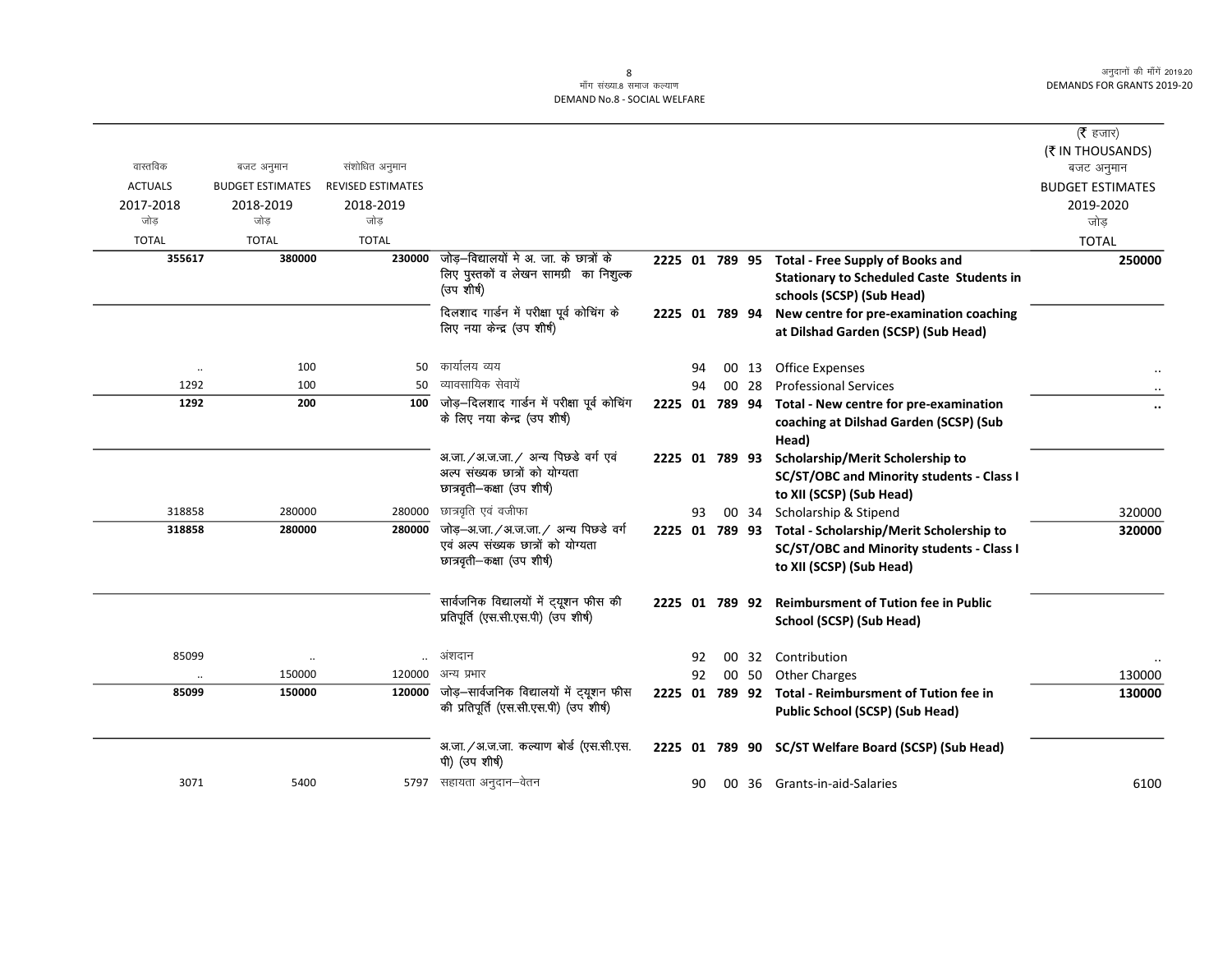### ्<br>माँग संख्या.8 समाज कल्याण DEMAND No.8 - SOCIAL WELFARE

|                      |                         |                          |                                                                                                                                                               |                |    |    |       |                                                                                                                                       | (रै हजार)               |
|----------------------|-------------------------|--------------------------|---------------------------------------------------------------------------------------------------------------------------------------------------------------|----------------|----|----|-------|---------------------------------------------------------------------------------------------------------------------------------------|-------------------------|
|                      |                         |                          |                                                                                                                                                               |                |    |    |       |                                                                                                                                       | (₹ IN THOUSANDS)        |
| वास्तविक             | बजट अनुमान              | संशोधित अनुमान           |                                                                                                                                                               |                |    |    |       |                                                                                                                                       | बजट अनुमान              |
| <b>ACTUALS</b>       | <b>BUDGET ESTIMATES</b> | <b>REVISED ESTIMATES</b> |                                                                                                                                                               |                |    |    |       |                                                                                                                                       | <b>BUDGET ESTIMATES</b> |
| 2017-2018<br>जोड     | 2018-2019<br>जोड        | 2018-2019<br>जोड         |                                                                                                                                                               |                |    |    |       |                                                                                                                                       | 2019-2020<br>जोड        |
| <b>TOTAL</b>         | <b>TOTAL</b>            | <b>TOTAL</b>             |                                                                                                                                                               |                |    |    |       |                                                                                                                                       | <b>TOTAL</b>            |
| 3071                 | 5400                    | 5797                     | जोड़– अ.जा./अ.ज.जा. कल्याण बोर्ड (एस.<br>सी.एस.पी) (उप शीर्ष)                                                                                                 | 2225 01 789 90 |    |    |       | Total: SC/ST Welfare Board (SCSP) (Sub<br>Head)                                                                                       | 6100                    |
|                      |                         |                          | अनु.जाति को कानूनी सहायता (एस.सी.एस.<br>पी) (उप शीर्ष)                                                                                                        | 2225 01 789 89 |    |    |       | Legal reach to Scheduled Castes (SCSP)<br>(Sub Head)                                                                                  |                         |
| 857                  | 1000                    | 803                      | वेतन                                                                                                                                                          |                | 89 |    | 00 01 | <b>Salaries</b>                                                                                                                       | 800                     |
| 857                  | 1000                    | 803                      | जोड़–अनु.जाति को कानूनी सहायता (एस.<br>सी.एस.पी) (उप शीर्ष)                                                                                                   | 2225 01 789 89 |    |    |       | <b>Total - Legal reach to Scheduled Castes</b><br>(SCSP) (Sub Head)                                                                   | 800                     |
|                      |                         |                          | 20 सूत्रीय कार्यकम के अर्न्तगत आबंटित<br>घरों के विद्युतिकरण के लिए छूट (अ.जा.<br>/अ.ज.जा के लिए आवासीय छूट) (एस.सी.<br>एस.पी) (उप शीर्ष)                     | 2225 01 789 86 |    |    |       | Subsidy for electrification of houses<br>alloted under 20 point programme<br>(Housing subsidy for SC/ST (SCSP)) (Sub<br>Head)         |                         |
| $\ddotsc$            | 100                     | 100                      | ਲ੍ਰਟ                                                                                                                                                          |                | 86 | 00 |       | 33 Subsidies                                                                                                                          | 100                     |
|                      | 100                     | 100                      | जोड़–20 सूत्रीय कार्यकम के अर्न्तगत<br>आबंटित घरों के विद्युतिकरण के लिए छूट<br>(अ.जा. / अ.ज.जा के लिए आवासीय छूट)<br>(एस.सी.एस.पी) (उप शीर्ष)                | 2225 01 789 86 |    |    |       | Total - Subsidy for electrification of houses<br>alloted under 20 point programme<br>(Housing subsidy for SC/ST (SCSP)) (Sub<br>Head) | 100                     |
|                      |                         |                          | राजीव रत्न आवास योजना के अन्तर्गत<br>अनुसूचित जाति, झुग्गी—झोपड़ी वासियों के<br>लिये सहायता हेतू डी.यू.एस.आई.बी. को<br>अनुदान (एस.सी.एस.पी) (उप शीर्ष)        | 2225 01 789 84 |    |    |       | <b>Grant-in-aid to DUSIB for financial</b><br>assistence to SC Slum Dwellers under Rajiv<br>Ratan Awas Yojna (SCSP) (Sub Head)        |                         |
|                      | 100                     | $\ddotsc$                | पूंजीगत परिसम्पतियो के सृजन के लिए<br>अनुदान                                                                                                                  |                | 84 |    |       | 00 35 Grants for creation of capital assets                                                                                           | 100                     |
| $\ddot{\phantom{0}}$ | 100                     |                          | जोड़– राजीव रत्न आवास योजना के<br>अन्तर्गत अनुसूचित जाति, झुग्गी-झोपड़ी<br>वासियों के लिये सहायता हेतु डी.यू.एस.आई.<br>बी. को अनुदान (एस.सी.एस.पी) (उप शीर्ष) | 2225 01 789 84 |    |    |       | <b>Total: Grant-in-aid to DUSIB for financial</b><br>assistence to SC Slum Dwellers under Rajiv<br>Ratan Awas Yojna (SCSP) (Sub Head) | 100                     |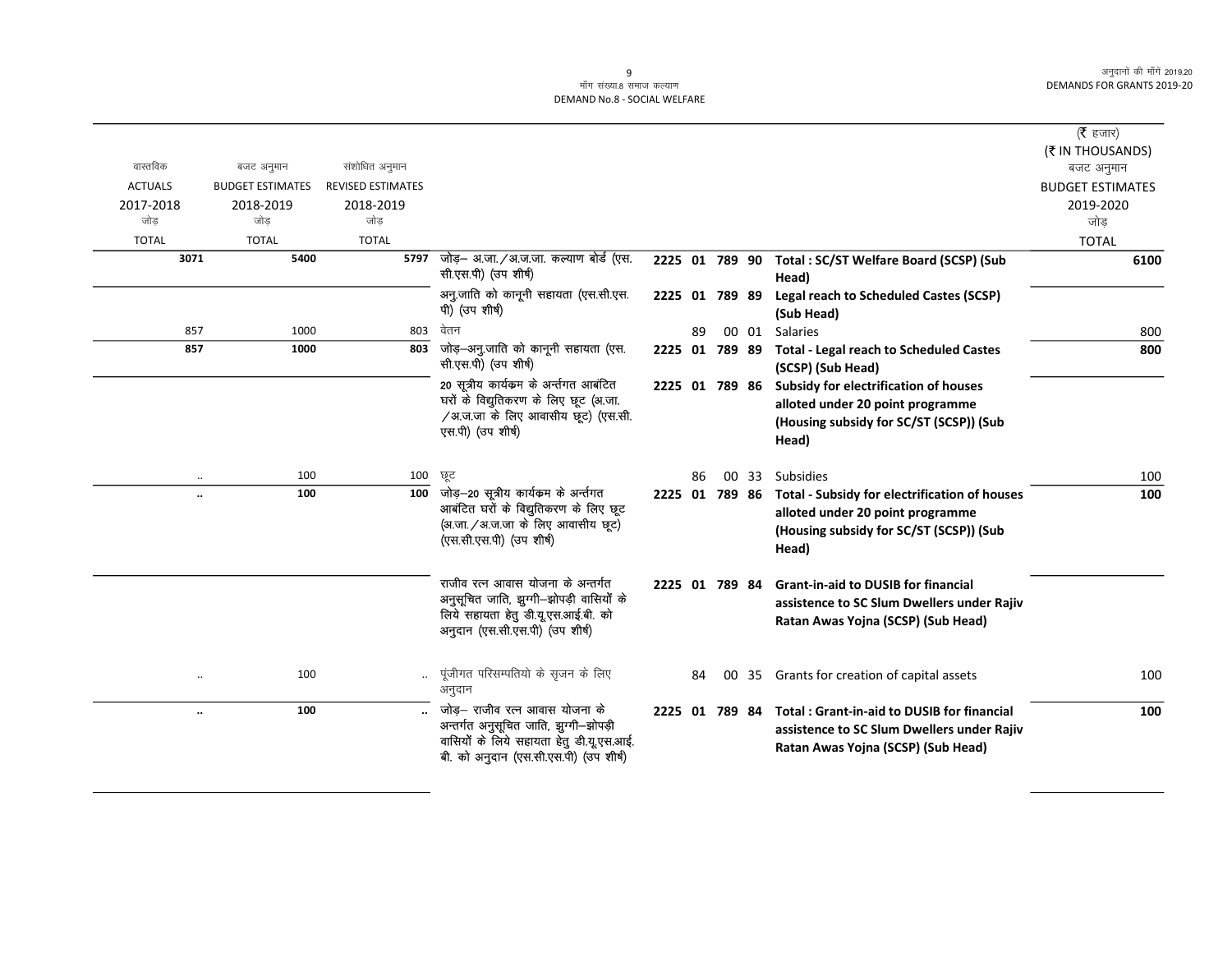## DEMAND No.8 - SOCIAL WELFARE

|                |                         |                          |                                                                               |                |    |       |                                                                                                            | ( $\bar{\tau}$ हजार)    |
|----------------|-------------------------|--------------------------|-------------------------------------------------------------------------------|----------------|----|-------|------------------------------------------------------------------------------------------------------------|-------------------------|
|                |                         |                          |                                                                               |                |    |       |                                                                                                            | (₹ IN THOUSANDS)        |
| वास्तविक       | बजट अनुमान              | संशोधित अनुमान           |                                                                               |                |    |       |                                                                                                            | बजट अनुमान              |
| <b>ACTUALS</b> | <b>BUDGET ESTIMATES</b> | <b>REVISED ESTIMATES</b> |                                                                               |                |    |       |                                                                                                            | <b>BUDGET ESTIMATES</b> |
| 2017-2018      | 2018-2019               | 2018-2019                |                                                                               |                |    |       |                                                                                                            | 2019-2020               |
| जोड            | जोड                     | जोड                      |                                                                               |                |    |       |                                                                                                            | जोड                     |
| <b>TOTAL</b>   | <b>TOTAL</b>            | <b>TOTAL</b>             |                                                                               |                |    |       |                                                                                                            | <b>TOTAL</b>            |
|                |                         |                          | अनुसूचित जाति के लिये शिक्षा हब (एस.सी.<br>एस.पी) (उप शीर्ष)                  |                |    |       | 2225 01 789 83 Education Hub for SC (SCSP) (Sub Head)                                                      |                         |
| $\ddotsc$      | 400                     | 400                      | कार्यालय व्यय                                                                 |                | 83 | 00 13 | Office Expenses                                                                                            | 100                     |
| $\ddotsc$      | 600                     | 500                      | व्यावसायिक सेवायें                                                            |                | 83 | 00 28 | <b>Professional Services</b>                                                                               | 100                     |
|                | 1000                    | 900                      | जोड़-अनुसूचित जाति के लिये शिक्षा हब<br>(एस.सी.एस.पी) (उप शीर्ष)              | 2225 01        |    |       | 789 83 Total - Education Hub for SC (SCSP) (Sub<br>Head)                                                   | 200                     |
|                |                         |                          | जय भीम मुख्यमंत्री प्रतिभा विकास योजना<br>(एस.सी.एस.पी) (उप शीर्ष)            | 2225 01 789 79 |    |       | Jai Bhim Mukhyamantri Pratibha Vikas<br>Yojna (SCSP) (Sub Head)                                            |                         |
| $\ddotsc$      | 180000                  | 180000                   | व्यावसायिक सेवायें                                                            |                | 79 | 00 28 | <b>Professional Services</b>                                                                               | 280000                  |
| $\ddotsc$      | 60000                   | 60000                    | छात्रवृति एवं वजीफा                                                           |                | 79 | 00 34 | Scholarship & Stipend                                                                                      | 120000                  |
|                | 240000                  | 240000                   | जोड़- जय भीम मुख्यमंत्री प्रतिभा विकास<br>योजना (एस.सी.एस.पी) (उप शीर्ष)      | 2225 01 789 79 |    |       | Total - Jai Bhim Mukhyamantri Pratibha<br>Vikas Yojna (SCSP) (Sub Head)                                    | 400000                  |
| 816107         | 1156774                 | 963271                   | जोड़— अनूसुचित जातियों के लिए विशेष<br>घटक योजना (लघु शीर्ष)                  | 2225 01 789    |    |       | <b>Total - Special Component Plan for</b><br><b>Scheduled Castes (Minor Head)</b>                          | 1196795                 |
|                |                         |                          | अन्य व्यय (लघु शीर्ष)                                                         | 2225 01 800    |    |       | <b>Other Expenditure (Minor Head)</b>                                                                      |                         |
|                |                         |                          | अत्याचारों से पीड़ित अनु.ज.जा.के व्यक्तियों<br>का पुनर्वास (उप शीर्ष)         | 2225 01 800 89 |    |       | <b>Comprehensive rehabilitation of ST victims</b><br>of atrocities (Sub Head)                              |                         |
| $\ddotsc$      | 100                     | 100                      | अन्य प्रभार                                                                   |                | 89 | 00 50 | <b>Other Charges</b>                                                                                       | 100                     |
|                | 100                     | 100                      | जोड़-अत्याचारों से पीड़ित अनु.ज.जा.के<br>व्यक्तियों का पुनर्वास (उप शीर्ष)    | 2225 01 800 89 |    |       | Total - Comprehensive rehabilitation of ST<br>victims of atrocities (Sub Head)                             | 100                     |
|                |                         |                          | अ.जा. विशेष घटक योजना को विशेष<br>केन्द्रीय सहायता (सी.एस.एस) (उप शीर्ष)      | 2225 01 800 74 |    |       | <b>Special Central Assistance for Scheduled</b><br>Caste Component Plan (CSS) (Sub Head)                   |                         |
| $\ddotsc$      | 5000                    | 5000                     | अन्य प्रभार                                                                   |                | 74 | 00 50 | <b>Other Charges</b>                                                                                       | 5000                    |
| $\ddotsc$      | 5000                    | 5000                     | जोड़—अ.जा. विशेष घटक योजना को विशेष<br>केन्द्रीय सहायता (सी.एस.एस) (उप शीर्ष) | 2225 01 800 74 |    |       | <b>Total - Special Central Assistance for</b><br><b>Scheduled Caste Component Plan (CSS)</b><br>(Sub Head) | 5000                    |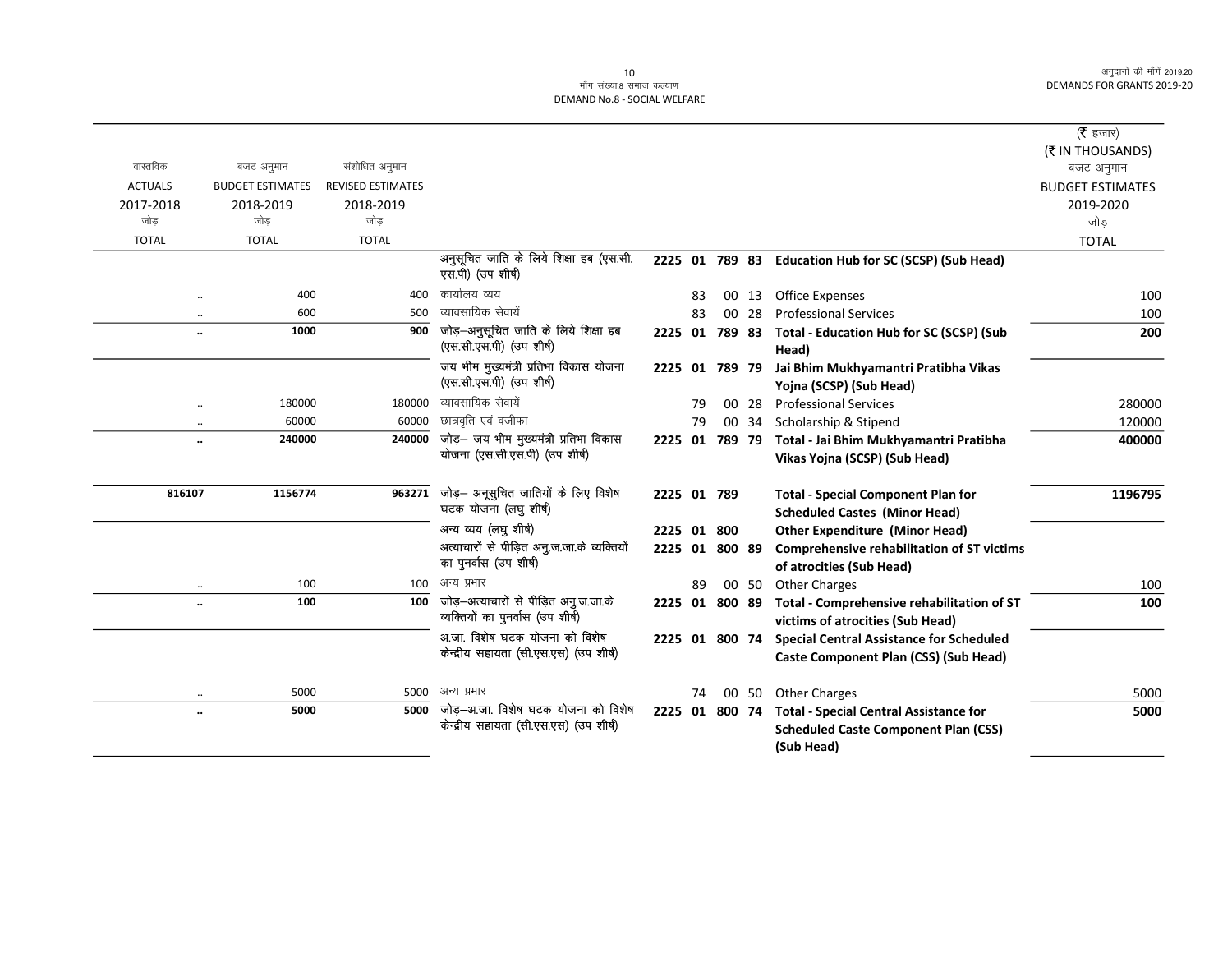# ر 11<br>माँग संख्या.8 समाज कल्याण DEMAND No.8 - SOCIAL WELFARE

|                |                         |                          |                                                                         |                |    |  |                                                                                        | (रै हजार)                             |
|----------------|-------------------------|--------------------------|-------------------------------------------------------------------------|----------------|----|--|----------------------------------------------------------------------------------------|---------------------------------------|
| वास्तविक       | बजट अनुमान              | संशोधित अनुमान           |                                                                         |                |    |  |                                                                                        | (₹ IN THOUSANDS)                      |
| <b>ACTUALS</b> | <b>BUDGET ESTIMATES</b> | <b>REVISED ESTIMATES</b> |                                                                         |                |    |  |                                                                                        | बजट अनुमान<br><b>BUDGET ESTIMATES</b> |
| 2017-2018      | 2018-2019               | 2018-2019                |                                                                         |                |    |  |                                                                                        | 2019-2020                             |
| जोड            | जोड                     | जोड                      |                                                                         |                |    |  |                                                                                        | जोड़                                  |
| <b>TOTAL</b>   | <b>TOTAL</b>            | <b>TOTAL</b>             |                                                                         |                |    |  |                                                                                        | <b>TOTAL</b>                          |
|                |                         |                          | अनु.जा./अनु.जनजाति अत्याचार निवारण                                      | 2225 01 800 73 |    |  | Implementation of Civil Rights Act. 1955 &                                             |                                       |
|                |                         |                          | नियम 1989 तथा नागरिक अधिकार सुरक्षा<br>नियम, 1955 का परिपालन (सी.एस.एस) |                |    |  | the SC/ST Prevention of Atrocities                                                     |                                       |
|                |                         |                          | (उप शीर्ष)                                                              |                |    |  | Act, 1989 (CSS) (Sub Head)                                                             |                                       |
| 3657           | 5000                    | 5000                     | अन्य प्रभार                                                             |                | 73 |  | 00 50 Other Charges                                                                    | 5000                                  |
| 3657           | 5000                    | 5000                     | जोड़–अनु.जा./अनु.जनजाति अत्याचार                                        | 2225 01 800 73 |    |  | Total - Implementation of Civil Rights Act.                                            | 5000                                  |
|                |                         |                          | निवारण नियम 1989 तथा नागरिक<br>अधिकार सुरक्षा नियम, 1955 का परिपालन     |                |    |  | 1955 & the SC/ST Prevention of Atrocities                                              |                                       |
|                |                         |                          | (सी.एस.एस) (उप शीर्ष)                                                   |                |    |  | Act, 1989 (CSS) (Sub Head)                                                             |                                       |
|                |                         |                          |                                                                         |                |    |  |                                                                                        |                                       |
| 3657           | 10100                   | 10100                    | जोड़– अन्य व्यय (लघु शीर्ष)                                             | 2225 01 800    |    |  | <b>Total - Other Expenditure (Minor Head)</b>                                          | 10100                                 |
| 2248994        | 2726600                 |                          | 2540200 जोड़— अ.जा. का कल्याण (उप मुख्य शीर्ष)                          | 2225 01        |    |  | <b>Total - Welfare of Scheduled Castes (Sub</b>                                        | 2948100                               |
|                |                         |                          |                                                                         |                |    |  | Major Head)                                                                            |                                       |
|                |                         |                          | अ.जनजा. का कल्याण (उप मुख्य शीर्ष)                                      | 2225 02        |    |  | <b>Welfare of Scheduled Tribes (Sub Major</b><br>Head)                                 |                                       |
|                |                         |                          | सार्वजनिक क्षेत्र के व अन्य उपक्रमों को<br>सहायता (लघु शीर्ष)           | 2225 02 190    |    |  | <b>Assistance to Public sector and Other</b><br><b>Undertaking (Minor Head)</b>        |                                       |
|                |                         |                          | अनु .जनजा. की सुरक्षा के लिए समिति                                      | 2225 02 190 99 |    |  | Society for protection of Scheduled Tribes                                             |                                       |
|                |                         |                          | (उप शीर्ष)                                                              |                |    |  | (Sub Head)                                                                             |                                       |
|                | 100                     | 100                      | सहायता अनुदान–सामान्य                                                   |                | 99 |  | 00 31 Grants-in-aid-General                                                            | 100                                   |
|                | 100                     | 100                      | जोड़- अनु जनजा की सुरक्षा के लिए<br>समिति (उप शीर्ष)                    |                |    |  | 2225 02 190 99 Total : Society for protection of Scheduled<br><b>Tribes (Sub Head)</b> | 100                                   |
|                |                         |                          | अनु .जनजा. की सुरक्षा के लिए समिति (सी.                                 |                |    |  | 2225 02 190 98 Society for protection of Scheduled Tribes                              |                                       |
|                |                         |                          | एस.एस) (उप शीर्ष)                                                       |                |    |  | (CSS) (Sub Head)                                                                       |                                       |
| $\cdot$ .      | 10000                   |                          | सहायता अनुदान-सामान्य                                                   |                | 98 |  | 00 31 Grants-in-aid-General                                                            | 5000                                  |
|                | 10000                   |                          | जोड़- अनु जनजा की सुरक्षा के लिए<br>समिति (सी.एस.एस) (उप शीर्ष)         |                |    |  | 2225 02 190 98 Total : Society for protection of Scheduled<br>Tribes (CSS) (Sub Head)  | 5000                                  |
|                | 10100                   | 100                      | जोड़– सार्वजनिक क्षेत्र के व अन्य उपक्रमों                              | 2225 02 190    |    |  | <b>Total - Assistance to Public sector and</b>                                         | 5100                                  |
|                |                         |                          | को सहायता (लघु शीर्ष)                                                   |                |    |  | <b>Other Undertaking (Minor Head)</b>                                                  |                                       |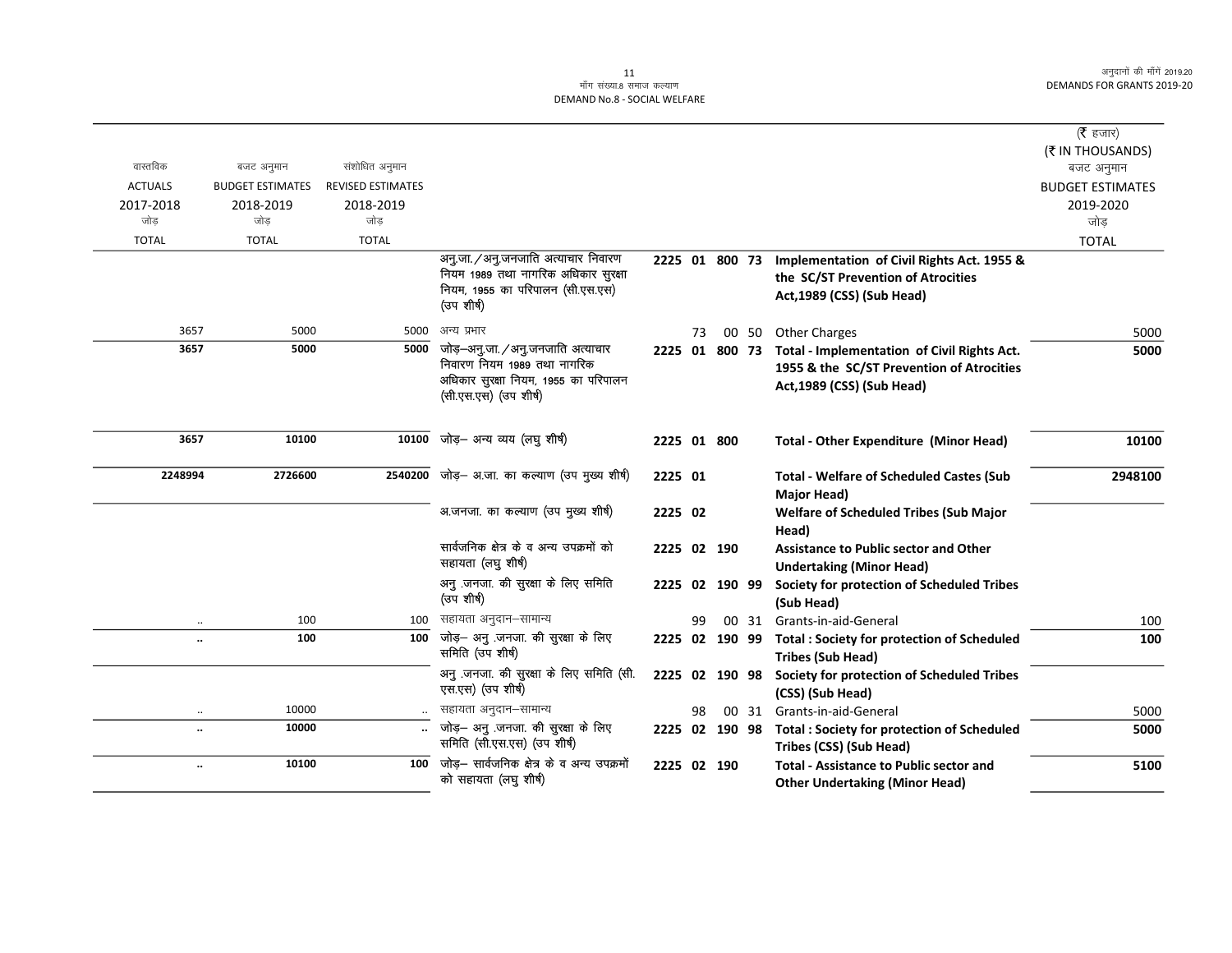## माँग संख्या.8 समाज कल्याण DEMAND No.8 - SOCIAL WELFARE

|                |                         |                          |                                                                |                |    |    |       |                                                          | ( $\bar{\tau}$ हजार)           |
|----------------|-------------------------|--------------------------|----------------------------------------------------------------|----------------|----|----|-------|----------------------------------------------------------|--------------------------------|
| वास्तविक       | बजट अनुमान              | संशोधित अनुमान           |                                                                |                |    |    |       |                                                          | (₹ IN THOUSANDS)<br>बजट अनुमान |
| <b>ACTUALS</b> | <b>BUDGET ESTIMATES</b> | <b>REVISED ESTIMATES</b> |                                                                |                |    |    |       |                                                          | <b>BUDGET ESTIMATES</b>        |
| 2017-2018      | 2018-2019               | 2018-2019                |                                                                |                |    |    |       |                                                          | 2019-2020                      |
| जोड            | जोड                     | जोड                      |                                                                |                |    |    |       |                                                          | जोड़                           |
| <b>TOTAL</b>   | <b>TOTAL</b>            | <b>TOTAL</b>             |                                                                |                |    |    |       |                                                          | <b>TOTAL</b>                   |
| $\ddotsc$      | 10100                   |                          | 100 जोड़– अ.जनजा. का कल्याण (उप मुख्य                          | 2225 02        |    |    |       | <b>Total - Welfare of Scheduled Tribes (Sub</b>          | 5100                           |
|                |                         |                          | शीर्ष)                                                         |                |    |    |       | <b>Major Head)</b>                                       |                                |
|                |                         |                          | पिछड़े वर्गो का कल्याण (उप मुख्य शीर्ष)                        | 2225 03        |    |    |       | Welfare of Backward Classes (Sub Major                   |                                |
|                |                         |                          |                                                                |                |    |    |       | Head)                                                    |                                |
|                |                         |                          | अन्य व्यय (लघु शीर्ष)                                          | 2225 03 800    |    |    |       | <b>Other Expenditure (Minor Head)</b>                    |                                |
|                |                         |                          | राष्ट्रीय राजधानी क्षेत्र दिल्ली के अन्य                       | 2225 03 800 95 |    |    |       | <b>Grant-in-aid to Commission for the Other</b>          |                                |
|                |                         |                          | पिछड़े वर्ग आयोग को सहायता अनुदान                              |                |    |    |       | <b>Backward Classes of the NCT of Delhi (Sub</b>         |                                |
|                |                         |                          | (उप शीर्ष)                                                     |                |    |    |       | Head)                                                    |                                |
| $\ddotsc$      | 4800                    | 6600                     | सहायता अनुदान-सामान्य                                          |                | 95 | 00 | 31    | Grants-in-aid-General                                    | 4800                           |
| 10375          | 12600                   | 17700                    | सहायता अनुदान–वेतन                                             |                | 95 |    | 00 36 | Grants-in-aid-Salaries                                   | 16200                          |
| 10375          | 17400                   | 24300                    | जोड़- राष्ट्रीय राजधानी क्षेत्र दिल्ली के                      |                |    |    |       | 2225 03 800 95 Total: Grant-in-aid to Commission for the | 21000                          |
|                |                         |                          | अन्य पिछड़े वर्ग आयोग को सहायता<br>अनुदान (उप शीर्ष)           |                |    |    |       | Other Backward Classes of the NCT of                     |                                |
|                |                         |                          |                                                                |                |    |    |       | Delhi (Sub Head)                                         |                                |
|                |                         |                          | दिल्ली सफाई कर्मचारी आयोग को सहायता                            | 2225 03 800 94 |    |    |       | Grant-in-aid to Delhi Commission for safai               |                                |
|                |                         |                          | अनुदान (उप शीर्ष)                                              |                |    |    |       | karamcharis (Sub Head)                                   |                                |
| 18801          | 13600                   | 13000                    | सहायता अनुदान-सामान्य                                          |                | 94 |    |       | 00 31 Grants-in-aid-General                              | 15000                          |
| 6303           | 12300                   | 11500                    | सहायता अनुदान–वेतन                                             |                | 94 |    | 00 36 | Grants-in-aid-Salaries                                   | 13500                          |
| 25104          | 25900                   | 24500                    | जोड़- दिल्ली सफाई कर्मचारी आयोग को<br>सहायता अनुदान (उप शीर्ष) | 2225 03 800 94 |    |    |       | <b>Total: Grant-in-aid to Delhi Commission</b>           | 28500                          |
|                |                         |                          |                                                                |                |    |    |       | for safai karamcharis (Sub Head)                         |                                |
|                |                         |                          | अल्पसख्यक आयोग को सहायता अनुदान                                |                |    |    |       | 2225 03 800 93 Grant-in-aid to Minority Commission (Sub  |                                |
|                |                         |                          | (उप शीर्ष)                                                     |                |    |    |       | Head)                                                    |                                |
| 6031           | 19100                   | 19100                    | सहायता अनुदान–सामान्य                                          |                | 93 |    | 00 31 | Grants-in-aid-General                                    |                                |
| 12387          | 15500                   | 13500                    | सहायता अनुदान–वेतन                                             |                | 93 |    | 00 36 | Grants-in-aid-Salaries                                   |                                |
| 18418          | 34600                   | 32600                    | जोड़— अल्पसख्यक आयोग को सहायता                                 | 2225 03 800 93 |    |    |       | <b>Total: Grant-in-aid to Minority</b>                   | $\bullet\bullet$               |
|                |                         |                          | अनुदान (उप शीर्ष)                                              |                |    |    |       | <b>Commission (Sub Head)</b>                             |                                |
| 53897          | 77900                   | 81400                    | जोड़– अन्य व्यय (लघु शीर्ष)                                    | 2225 03 800    |    |    |       | <b>Total: Other Expenditure (Minor Head)</b>             | 49500                          |
| 53897          | 77900                   |                          | 81400 जोड़-पिछड़े वर्गो का कल्याण (उप मुख्य                    | 2225 03        |    |    |       | <b>Total: Welfare of Backward Classes (Sub</b>           | 49500                          |
|                |                         |                          | शीर्ष)                                                         |                |    |    |       | <b>Major Head)</b>                                       |                                |
|                |                         |                          | सामान्य (उप मुख्य शीर्ष)                                       | 2225 80        |    |    |       | <b>General (Sub Major Head)</b>                          |                                |
|                |                         |                          |                                                                |                |    |    |       |                                                          |                                |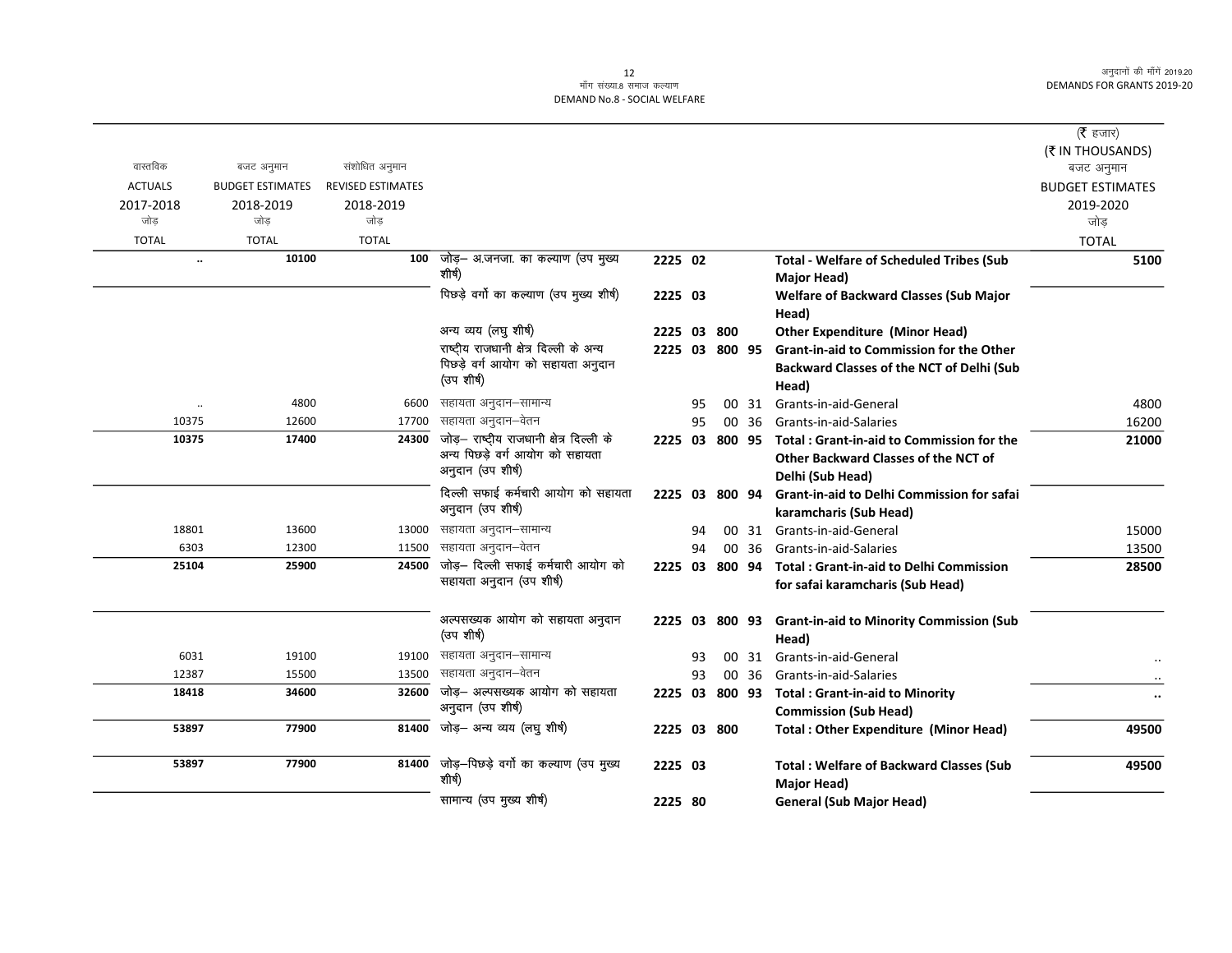#### 13 ek¡x l a[;k-8 lekt dY;k.k DEMAND No.8 - SOCIAL WELFARE

|                      |                         |                                                                                                                                               |                                                                        |                |    |                |       |                                                                                    | ( $\bar{\tau}$ हजार)    |
|----------------------|-------------------------|-----------------------------------------------------------------------------------------------------------------------------------------------|------------------------------------------------------------------------|----------------|----|----------------|-------|------------------------------------------------------------------------------------|-------------------------|
|                      |                         |                                                                                                                                               |                                                                        |                |    |                |       |                                                                                    | (₹ IN THOUSANDS)        |
| वास्तविक             | बजट अनुमान              | संशोधित अनुमान                                                                                                                                |                                                                        |                |    |                |       |                                                                                    | बजट अनुमान              |
| <b>ACTUALS</b>       | <b>BUDGET ESTIMATES</b> | <b>REVISED ESTIMATES</b>                                                                                                                      |                                                                        |                |    |                |       |                                                                                    | <b>BUDGET ESTIMATES</b> |
| 2017-2018            | 2018-2019               | 2018-2019                                                                                                                                     |                                                                        |                |    |                |       |                                                                                    | 2019-2020               |
| जोड                  | जोड                     | जोड                                                                                                                                           |                                                                        |                |    |                |       |                                                                                    | जोड                     |
| <b>TOTAL</b>         | <b>TOTAL</b>            | <b>TOTAL</b>                                                                                                                                  |                                                                        |                |    |                |       |                                                                                    | <b>TOTAL</b>            |
|                      |                         |                                                                                                                                               | अनूसुचित जातियों के लिए विशेष घटक                                      | 2225 80 789    |    |                |       | <b>Special Component Plan for Scheduled</b>                                        |                         |
|                      |                         |                                                                                                                                               | योजना (लघु शीर्ष)                                                      |                |    |                |       | <b>Castes (Minor Head)</b>                                                         |                         |
|                      |                         |                                                                                                                                               | अन.जा./जनजाति के कालेजों व                                             | 2225 80 789 99 |    |                |       | Scholarship for Colleges and university                                            |                         |
|                      |                         |                                                                                                                                               | विश्वविद्यालय छात्रों के लिए छात्रवृत्ति (उप<br>शीर्ष)                 |                |    |                |       | students for SC/ST's (SCSP) (Sub Head)                                             |                         |
| 15621                | 30000                   | 12000                                                                                                                                         | छात्रवृति एवं वजीफा                                                    |                | 99 |                | 00 34 | Scholarship & Stipend                                                              | 15000                   |
| 15621                | 30000                   | 12000                                                                                                                                         | जोड़-अन.जा./जनजाति के कालेजों व                                        |                |    |                |       | 2225 80 789 99 Total - Scholarship for Colleges and                                | 15000                   |
|                      |                         |                                                                                                                                               | विश्वविद्यालय छात्रों के लिए छात्रवृत्ति (उप<br>शीर्ष)                 |                |    |                |       | university students for SC/ST's (SCSP) (Sub                                        |                         |
|                      |                         |                                                                                                                                               |                                                                        |                |    |                |       | Head)                                                                              |                         |
|                      |                         |                                                                                                                                               | डा.अम्वेडकर रत्न पुरुस्कार की स्थापना (एस.                             | 2225 80        |    | 789 98         |       | Institution of Dr. Ambedkar Ratna Award                                            |                         |
|                      |                         |                                                                                                                                               | सी.एस.पी) (उप शीर्ष)                                                   |                |    |                |       | (SCSP) (Sub Head)                                                                  |                         |
|                      | 400                     | 400                                                                                                                                           | इनाम                                                                   |                | 98 |                | 00 05 | Rewards                                                                            | 400                     |
|                      | 900                     | 900                                                                                                                                           | अन्य प्रभार                                                            |                | 98 |                | 00 50 | <b>Other Charges</b>                                                               | 900                     |
| $\ddot{\phantom{a}}$ | 1300                    | 1300                                                                                                                                          | जोड़—डा.अम्वेडकर रत्न पुरुस्कार की<br>स्थापना (एस.सी.एस.पी) (उप शीर्ष) | 2225 80        |    | 789 98         |       | <b>Total - Institution of Dr. Ambedkar Ratna</b><br>Award (SCSP) (Sub Head)        | 1300                    |
|                      |                         |                                                                                                                                               | अनु.जा./अन्य पिछडे वर्ग एवं अल्प संख्यक                                | 2225 80 789 97 |    |                |       | Setting up of residential school for weeker                                        |                         |
|                      |                         |                                                                                                                                               | छात्रों और अनाथो के लिए के.आइ.एस.एस.                                   |                |    |                |       | sections of SC/OBC/Min. and orphan at                                              |                         |
|                      |                         |                                                                                                                                               | सोसाइटी द्वारा गाब ईसपुर मे आवासीय                                     |                |    |                |       | village Ishapur Delhi in colloboration with                                        |                         |
|                      |                         |                                                                                                                                               | विधालय का निर्माण (एस.सी.एस.पी) (उप<br>शीर्ष)                          |                |    |                |       | KISS Society (SCSP) (Sub Head)                                                     |                         |
| 13229                | $\ddotsc$               |                                                                                                                                               | अंशदान                                                                 |                | 97 |                | 00 32 | Contribution                                                                       |                         |
|                      | 16000                   | 16000                                                                                                                                         | अन्य प्रभार                                                            |                | 97 |                | 00 50 | <b>Other Charges</b>                                                               | 16000                   |
| 13229                | 16000                   | जोड़-अनु.जा./अन्य पिछडे वर्ग एवं अल्प<br>16000<br>एस.एस. सोसाइटी द्वारा गाब ईसपुर मे<br>आवासीय विधालय का निर्माण (एस.सी.एस.<br>पी) (उप शीर्ष) | संख्यक छात्रों और अनाथो के लिए के.आइ.                                  |                |    | 2225 80 789 97 |       | Total - Setting up of residential school for<br>weeker sections of SC/OBC/Min. and | 16000                   |
|                      |                         |                                                                                                                                               |                                                                        |                |    |                |       | orphan at village Ishapur Delhi in                                                 |                         |
|                      |                         |                                                                                                                                               |                                                                        |                |    |                |       | colloboration with KISS Society (SCSP) (Sub<br>Head)                               |                         |
|                      |                         |                                                                                                                                               | अनु.जाति व अनुसूचित जनजाति के लिए डी.                                  | 2225 80 789 96 |    |                |       | <b>Financial Assistance to DSCFDC for SC/STs</b>                                   |                         |
|                      |                         |                                                                                                                                               | एस.सी.एफ.डी.सी. को आर्थिक सहायता (एस.<br>सी.एस.पी) (उप शीर्ष)          |                |    |                |       | (SCSP) (Sub Head)                                                                  |                         |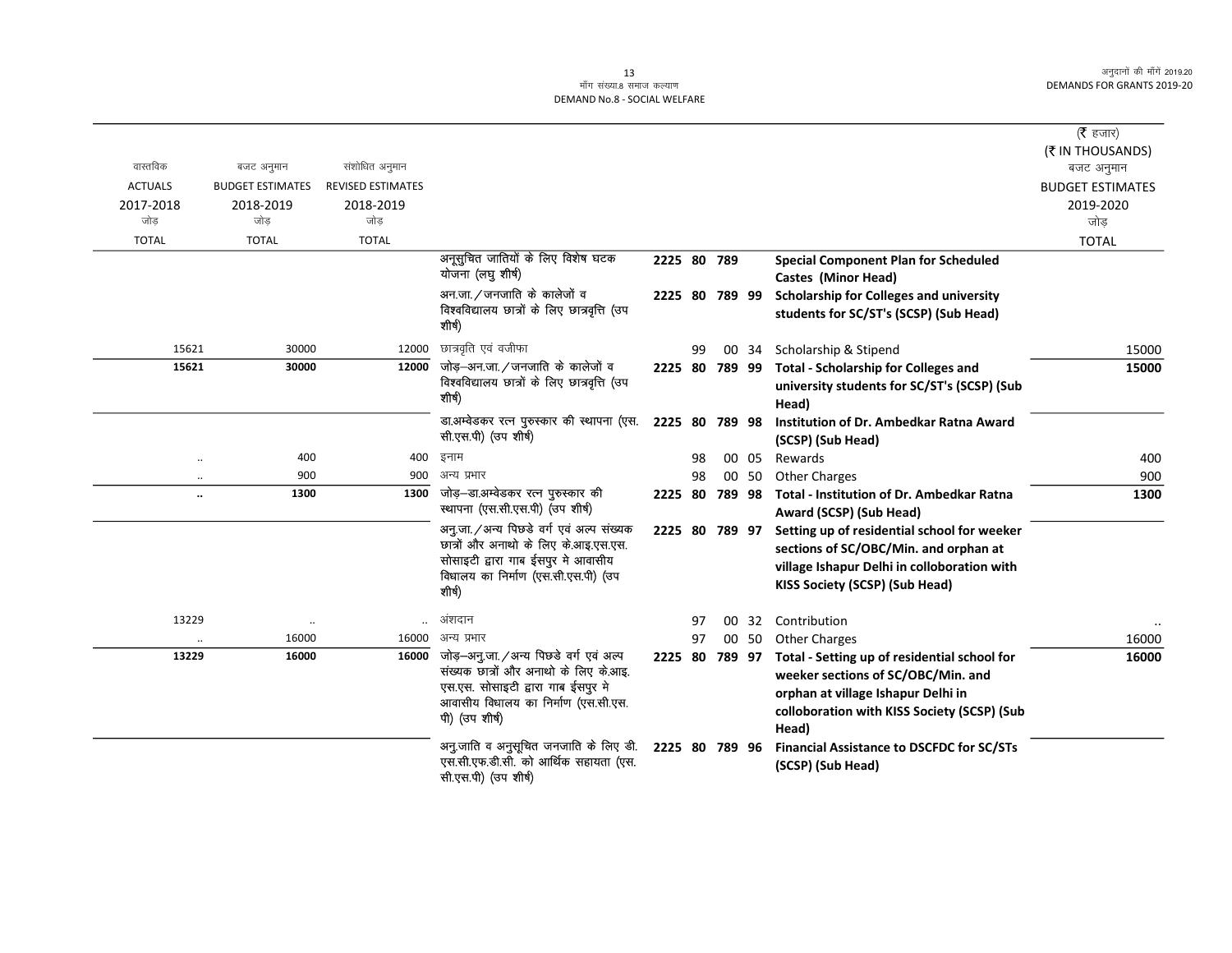#### 14 ्तः<br>माँग संख्या.8 समाज कल्याण DEMAND No.8 - SOCIAL WELFARE

|                |                         |                          |                                                                                                                    |                |    |        |        |                                                                                                                            | ( <b>रै</b> हजार)       |
|----------------|-------------------------|--------------------------|--------------------------------------------------------------------------------------------------------------------|----------------|----|--------|--------|----------------------------------------------------------------------------------------------------------------------------|-------------------------|
|                |                         |                          |                                                                                                                    |                |    |        |        |                                                                                                                            | (₹ IN THOUSANDS)        |
| वास्तविक       | बजट अनुमान              | संशोधित अनुमान           |                                                                                                                    |                |    |        |        |                                                                                                                            | बजट अनुमान              |
| <b>ACTUALS</b> | <b>BUDGET ESTIMATES</b> | <b>REVISED ESTIMATES</b> |                                                                                                                    |                |    |        |        |                                                                                                                            | <b>BUDGET ESTIMATES</b> |
| 2017-2018      | 2018-2019               | 2018-2019                |                                                                                                                    |                |    |        |        |                                                                                                                            | 2019-2020               |
| जोड            | जोड                     | जोड                      |                                                                                                                    |                |    |        |        |                                                                                                                            | जोड                     |
| <b>TOTAL</b>   | <b>TOTAL</b>            | <b>TOTAL</b>             |                                                                                                                    |                |    |        |        |                                                                                                                            | <b>TOTAL</b>            |
| 1000           | 4000                    | 4000                     | छात्रवृति एवं वजीफा                                                                                                |                | 96 | $00\,$ | 34     | Scholarship & Stipend                                                                                                      | 10000                   |
| 1000           | 4000                    | 4000                     | जोड़-अनु.जाति व अनुसूचित जनजाति के<br>लिए डी.एस.सी.एफ.डी.सी. को आर्थिक<br>सहायता (एस.सी.एस.पी) (उप शीर्ष)          | 2225 80        |    |        | 789 96 | <b>Total - Financial Assistance to DSCFDC for</b><br>SC/STs (SCSP) (Sub Head)                                              | 10000                   |
|                |                         |                          | हाथ से सफाई कामगार के रूप में रोजगार<br>के निषेध का कार्यान्वयन और उनका<br>पूर्नावास (एस.सी.एस.पी) (उप शीर्ष)      | 2225 80 789 95 |    |        |        | Implementation of prohibication of<br>employment as mannual scavenger and<br>their rehabilitation (SCSP) (Sub Head)        |                         |
| $\ddotsc$      | 10000                   | 10000                    | अन्य प्रभार                                                                                                        |                | 95 |        | 00 50  | <b>Other Charges</b>                                                                                                       | 10000                   |
|                | 10000                   | 10000                    | जोड़–हाथ से सफाई कामगार के रूप में<br>रोजगार के निषेध का कार्यान्वयन और<br>उनका पूर्नावास (एस.सी.एस.पी) (उप शीर्ष) | 2225 80 789 95 |    |        |        | Total - Implementation of pohibication of<br>employment as mannual scavenger and<br>their rehabilitation (SCSP) (Sub Head) | 10000                   |
| 29850          | 61300                   | 43300                    | जोड़— अनूसुचित जातियों के लिए विशेष<br>घटक योजना (लघु शीर्ष)                                                       | 2225 80 789    |    |        |        | <b>Total - Special Component Plan for</b><br><b>Scheduled Castes (Minor Head)</b>                                          | 52300                   |
|                |                         |                          | अन्य व्यय (लघु शीर्ष)                                                                                              | 2225 80        |    | 800    |        | <b>Other Expenditure (Minor Head)</b>                                                                                      |                         |
|                |                         |                          | अन.जा. / जनजाति के कालेजों व<br>विश्वविद्यालय छात्रों के लिए छात्रवृत्ति (उप<br>शीर्ष)                             | 2225 80 800 77 |    |        |        | <b>Scholarship for Colleges and university</b><br>students for SC/ST's (Sub Head)                                          |                         |
| 16369          | 35000                   | 18000                    | छात्रवृति एवं वजीफा                                                                                                |                | 77 |        | 00 34  | Scholarship & Stipend                                                                                                      | 20000                   |
| 16369          | 35000                   | 18000                    | जोड—अन.जा. ⁄ जनजाति के कालेजों व<br>विश्वविद्यालय छात्रों के लिए छात्रवृत्ति (उप<br>शीर्ष)                         | 2225 80        |    | 800 77 |        | <b>Total - Scholarship for Colleges and</b><br>university students for SC/ST's (Sub Head)                                  | 20000                   |
|                |                         |                          | मैनुअल मेहतर और उनके पूर्णवास के रूप<br>में रोजगार के निषेध का कार्यान्वयन (उप<br>शीर्ष)                           |                |    |        |        | 2225 80 800 65 Implementation of pohibication of<br>employment as mannual scavenger and<br>their rehabilitation (Sub Head) |                         |
|                | 10000                   |                          | 10000 अन्य प्रभार                                                                                                  |                | 65 |        |        | 00 50 Other Charges                                                                                                        | 10000                   |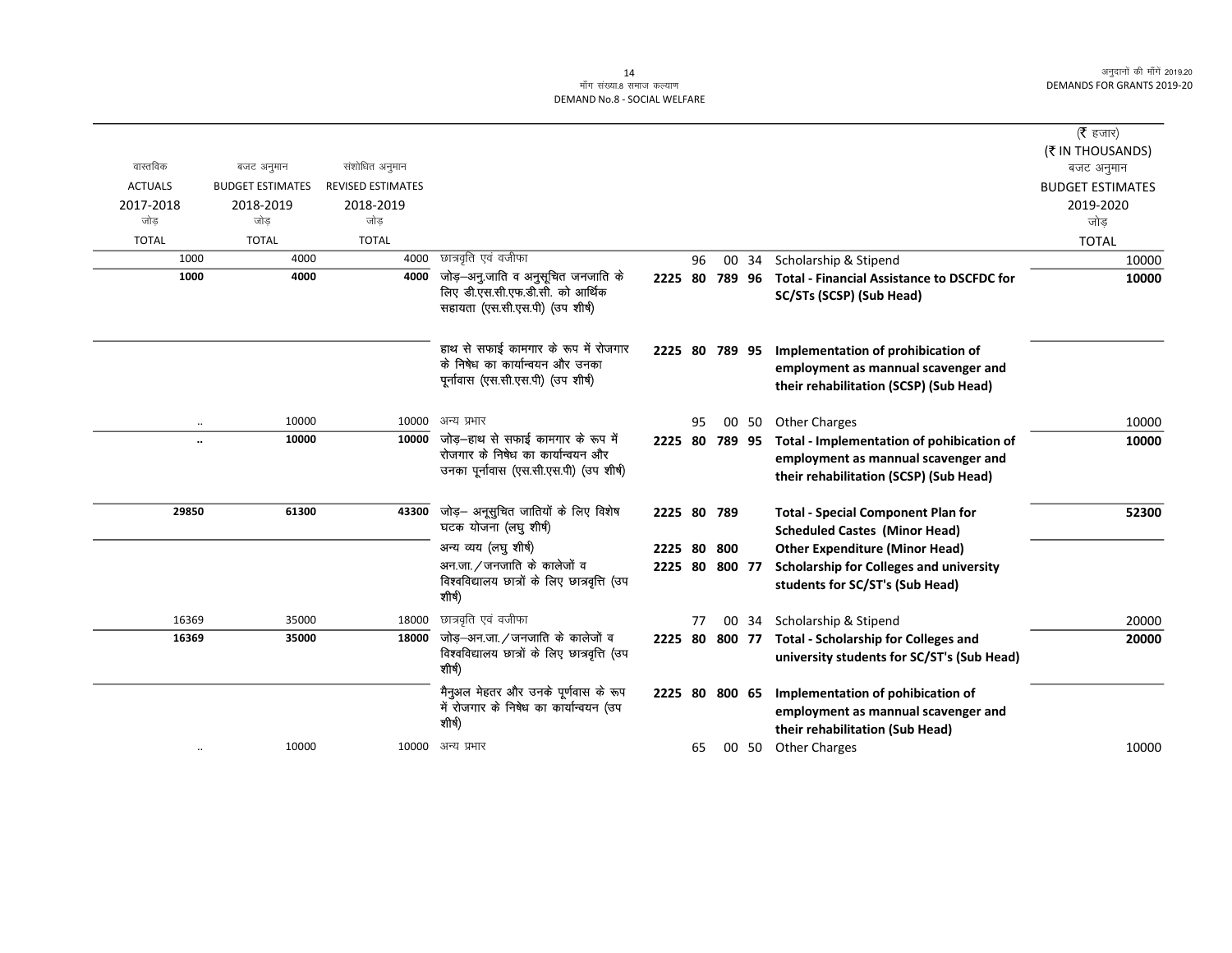|                      |                         |                          |                                            |                |    |        |        |                                                          | (रै हजार)               |
|----------------------|-------------------------|--------------------------|--------------------------------------------|----------------|----|--------|--------|----------------------------------------------------------|-------------------------|
|                      |                         |                          |                                            |                |    |        |        |                                                          | (₹ IN THOUSANDS)        |
| वास्तविक             | बजट अनुमान              | संशोधित अनुमान           |                                            |                |    |        |        |                                                          | बजट अनुमान              |
| <b>ACTUALS</b>       | <b>BUDGET ESTIMATES</b> | <b>REVISED ESTIMATES</b> |                                            |                |    |        |        |                                                          | <b>BUDGET ESTIMATES</b> |
| 2017-2018            | 2018-2019               | 2018-2019                |                                            |                |    |        |        |                                                          | 2019-2020               |
| जोड़                 | जोड                     | जोड                      |                                            |                |    |        |        |                                                          | जोड                     |
| <b>TOTAL</b>         | <b>TOTAL</b>            | <b>TOTAL</b>             |                                            |                |    |        |        |                                                          | <b>TOTAL</b>            |
| $\ddot{\phantom{a}}$ | 10000                   | 10000                    | जोड़–मैनुअल मेहतर और उनके पूर्णवास के      | 2225 80 800 65 |    |        |        | Total - Implementation of pohibication of                | 10000                   |
|                      |                         |                          | रूप में रोजगार के निषेध का कार्यान्वयन     |                |    |        |        | employment as mannual scavenger and                      |                         |
|                      |                         |                          | (उप शीर्ष)                                 |                |    |        |        | their rehabilitation (Sub Head)                          |                         |
|                      |                         |                          | स्बच्छ भारत अभियान (उप शीर्ष)              | 2225 80        |    |        | 800 64 | Swachya Bharat Abhiyan (Sub Head)                        |                         |
| $\ddot{\phantom{a}}$ | 5000                    | 100                      | अन्य प्रभार                                |                | 64 |        |        | 00 50 Other Charges                                      | 5000                    |
| $\ddot{\phantom{a}}$ | 5000                    | 100                      | जोड़-स्बच्छ भारत अभियान (उप शीर्ष)         |                |    |        |        | 2225 80 800 64 Total - Swachya Bharat Abhiyan (Sub Head) | 5000                    |
|                      |                         |                          |                                            |                |    |        |        |                                                          |                         |
|                      |                         |                          | खानाबदोश एव अर्ध-खानाबदोश                  | 2225 80        |    | 800 63 |        | <b>Welfare of De-Nomadic &amp; Semi Nomadic</b>          |                         |
|                      |                         |                          | जनजातियों का कल्याण (उप शीर्ष)             |                |    |        |        | <b>Tribes (DNTs) (Sub Head)</b>                          |                         |
| $\ldots$             | 10000                   | 1000                     | अन्य प्रभार                                |                | 63 |        | 00 50  | <b>Other Charges</b>                                     | 1000                    |
| $\ddot{\phantom{0}}$ | 10000                   | 1000                     | जोड़-खानाबदोश एंव अर्ध-खानाबदोश            | 2225 80 800 63 |    |        |        | <b>Total - Welfare of De-Nomadic &amp; Semi</b>          | 1000                    |
|                      |                         |                          | जनजातियों का कल्याण (उप शीर्ष)             |                |    |        |        | <b>Nomadic Tribes (DNTs) (Sub Head)</b>                  |                         |
| 16369                | 60000                   | 29100                    | जोड़-अन्य व्यय (लघु शीर्ष)                 | 2225 80 800    |    |        |        | <b>Total - Other Expenditure (Minor Head)</b>            | 36000                   |
| 46219                | 121300                  | 72400                    | जोड़–सामान्य (उप मुख्य शीर्ष)              | 2225 80        |    |        |        | <b>Total - General (Sub Major Head)</b>                  | 88300                   |
| 2349110              | 2935900                 | 2694100                  | जोड़—मुख्य शीर्ष "2225"                    | 2225           |    |        |        | TOTAL - MAJOR HEAD"2225"                                 | 3091000                 |
|                      |                         |                          | मुख्य शीर्ष "2235"                         |                |    |        |        | <b>MAJOR HEAD "2235"</b>                                 |                         |
|                      |                         |                          | सामाजिक सुरक्षा एवं कल्याण (मुख्य शीर्ष)   | 2235           |    |        |        | <b>Social Security and Welfare (Major Head)</b>          |                         |
|                      |                         |                          | समाज कल्याण (उप मुख्य शीर्ष)               | 2235 02        |    |        |        | Social Welfare (Sub Major Head)                          |                         |
|                      |                         |                          | अन्य कार्यकम (लघु शीर्ष)                   | 2235 02 200    |    |        |        | <b>Other Programmes (Minor Head)</b>                     |                         |
|                      |                         |                          | प्रतिष्ठित व्यक्तियों की वार्षिक जयंती एवं | 2235 02 200 78 |    |        |        | Scheme for Birth & Death Anniversary of                  |                         |
|                      |                         |                          | पुण्यतिथि समारोह के लिए योजना (उप          |                |    |        |        | <b>Eminent Personalities (Sub Head)</b>                  |                         |
|                      |                         |                          | शीर्ष)                                     |                |    |        |        |                                                          |                         |
|                      |                         | 10000                    | अन्य प्रभार                                |                | 78 |        | 00 50  | <b>Other Charges</b>                                     | 10000                   |
| $\ddot{\phantom{a}}$ | $\ddot{\phantom{a}}$    | 10000                    | जोड़— प्रतिष्ठित व्यक्तियों की वार्षिक     | 2235 02 200 78 |    |        |        | <b>Total - Scheme for Birth &amp; Death</b>              | 10000                   |
|                      |                         |                          | जयंती एवं पुण्यतिथि समारोह के लिए          |                |    |        |        | <b>Anniversary of Eminent Personalities (Sub</b>         |                         |
|                      |                         |                          | योजना (उप शीर्ष)                           |                |    |        |        | Head)                                                    |                         |
| $\ldots$             | $\ddotsc$               | 10000                    | जोड़-अन्य कार्यकम (लघु शीर्ष)              | 2235 02 200    |    |        |        | <b>Total - Other Programmes (Minor Head)</b>             | 10000                   |
| $\ldots$             | $\ddotsc$               | 10000                    | जोड़-समाज कल्याण (उप मुख्य शीर्ष)          | 2235 02        |    |        |        | <b>Total - Social Welfare (Sub Major Head)</b>           | 10000                   |
|                      |                         |                          |                                            |                |    |        |        |                                                          |                         |